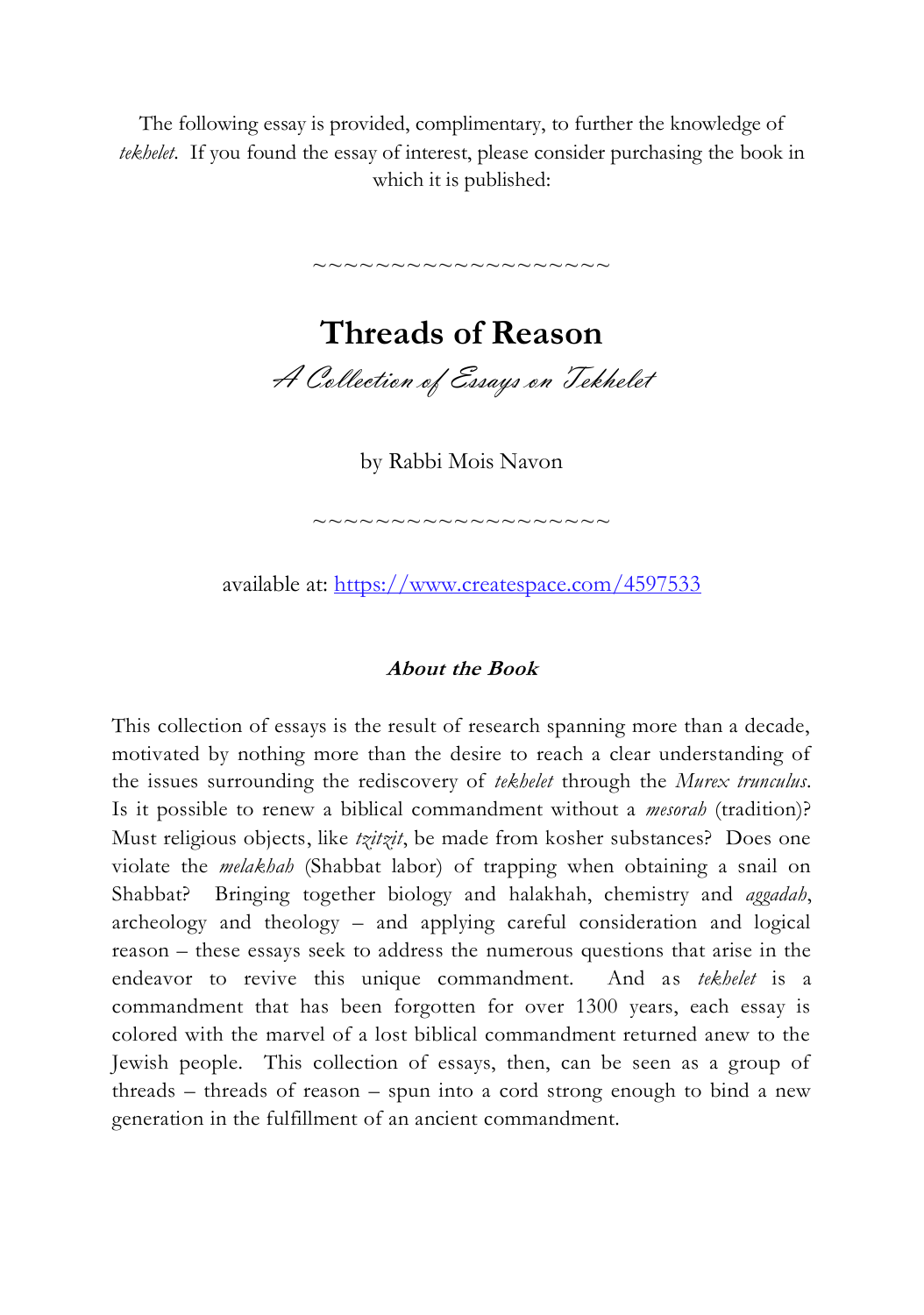# **Ha-Zad Hillazon – Trapping the Murex trunculus \***

– 7 –

The Tosefta (*Menahot* 9:6)<sup>1</sup> states that the *tekhelet* dye used for ritual purposes must be produced exclusively from a creature known as the *hillazon*. <sup>2</sup> The identity of this creature, though at one time well known, was lost to the Jewish people sometime between the years 474 and 1038 C.E.3 From that time on, Jews have lamented the lack of proper *tekhelet* and have attempted to find a substitute for the blue thread that had reminded its wearer of the Creator  $-$  if not physically, then at least symbolically – by adding various windings and knots to the *zizit*. Symbolic substitutions notwithstanding, the desire to rediscover the element essential<sup>4</sup> to fulfilling the biblical precept has burned strong to this day.

Any attempt to rediscover the ancient source of the *tekhelet* dye is based on scouring the Torah and Talmud for every reference to the *hillazon* and its dye and scientifically matching these references to the physical characteristics of potential candidates. In recent years, researchers have identified the *hillazon* as the *Murex trunculus* mollusk based on these criteria. A statement in the tractate Shabbat, however, provides an intriguing characteristic of the *hillazon* that could possibly invalidate identifying the *Murex trunculus* as the *hillazon shel tekhelet*.

In discussing the Shabbat labor of trapping (*melekhet zeidah*), the *gemara* (*Shabbat* 75a) brings the *hillazon shel tekhelet* as an example:

 $\overline{a}$ 

<sup>\*</sup> This essay was originally published in *The Torah u-Madda Journal (13/2005)* and is reprinted by permission.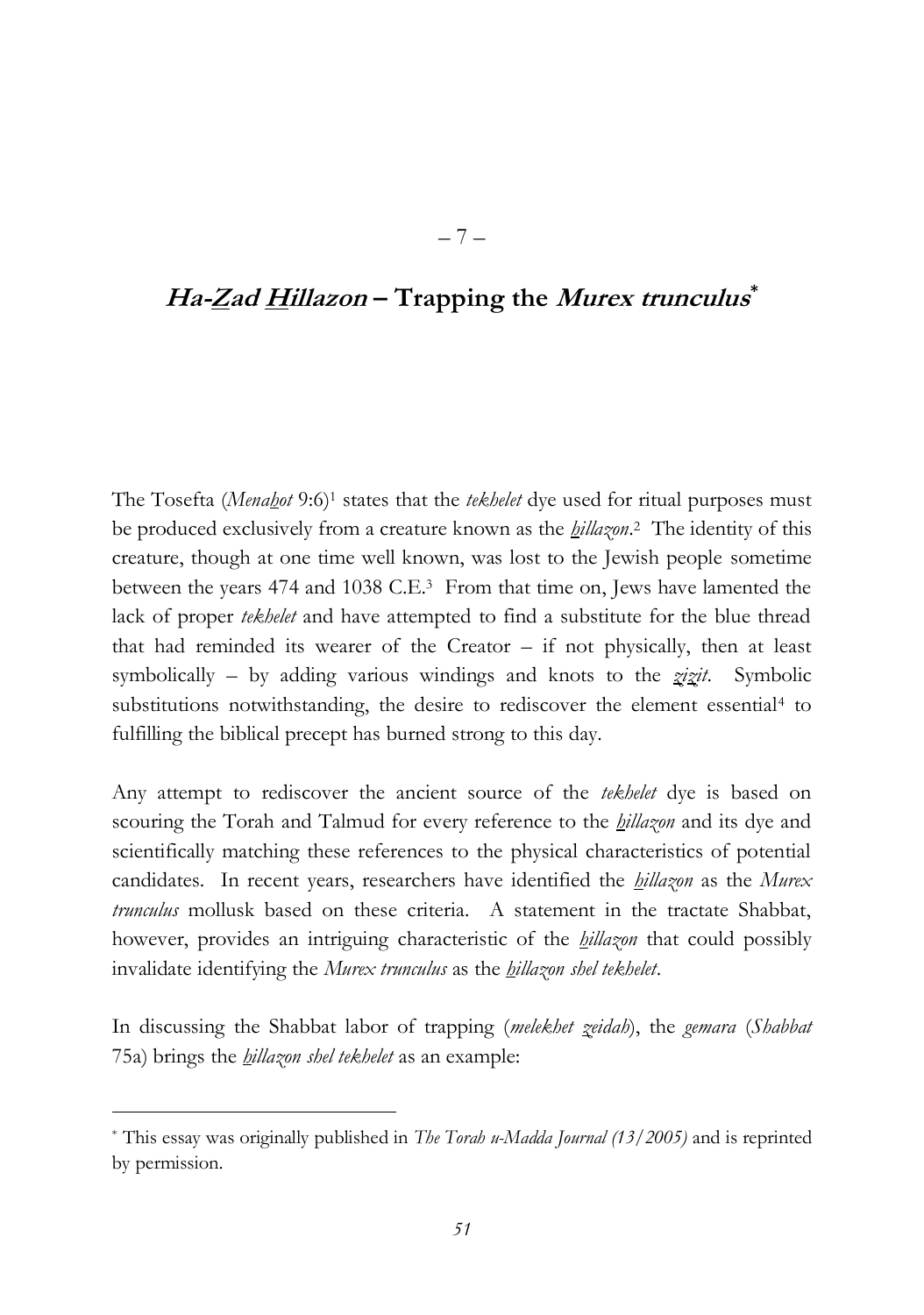Our Rabbis taught [in a *Baraita*]: He who traps (*zad*) a *hillazon* and crushes it (*pozo*) is liable to one [sin-offering – for trapping but not crushing (Rashi)].<sup>5</sup>

Clearly, the *hillazon* requires trapping.6 Due to the fact that the *Murex trunculus* – a slow moving snail – is ostensibly easily caught, there is concern that it fails to meet this criterion.7 To understand if trapping the *Murex trunculus* would, in fact, violate the biblical prohibition and the creature would therefore remain a candidate for the mysterious *hillazon*, an investigation into the labor of trapping is required.8 Such an investigation requires examining the scientific nature of the specimen in question as well as that of the myriad other creatures mentioned in the Torah and Talmud that are said to either require the labor of trapping or, on the contrary, to be exempt from such labor.

# **Yom Tov Trapping**

The details of the labor of trapping are elaborated by the *mishnah* (*Beizah* 3:1) in discussing the dispensation to trap food for *Yom Tov*:

> One may not catch fish from a fishpond on *Yom Tov*, nor place before them food. But one may catch animals or fowl from enclosures and place before them food. Rabban Shimon ben Gamliel says: Not all enclosures are the same. This is the general rule: whatever requires trapping (*mehusar zeidah*) is forbidden, while whatever does not require trapping is permitted.

To explicate the *mishnah*, the *gemara* (*Beizah* 24a) introduces two conceptual expressions. In explaining the *Tanna Kamma*'s distinction between when trapping is permitted and when it is not, R. Ashi applies the expression "In one lunge" (*be-had shihyah*).<sup>9</sup> If one can catch the creature in a single leap or single effort, the act is not considered trapping. A fish in a pond cannot be captured in one fell swoop, and trapping one is therefore prohibited; an animal in an enclosure can be captured *behad shihyah*, and trapping one would be permitted. To clarify Rabban Shimon ben Gamliel's statement that "whatever requires trapping" (*mehusar zeidah*) is forbidden to trap, Shemuel teaches that this status is dependent on how one goes about trapping the animal. If one says, "Bring a trap that we may trap it" (*havah mezudah u-nezudennu*), implying that one would rather<sup>10</sup> catch the creature using a trap, the act is considered trapping. The *gemara* states, in the name of Shemuel, that the *halakhah* is according to Rabban Shimon ben Gamliel.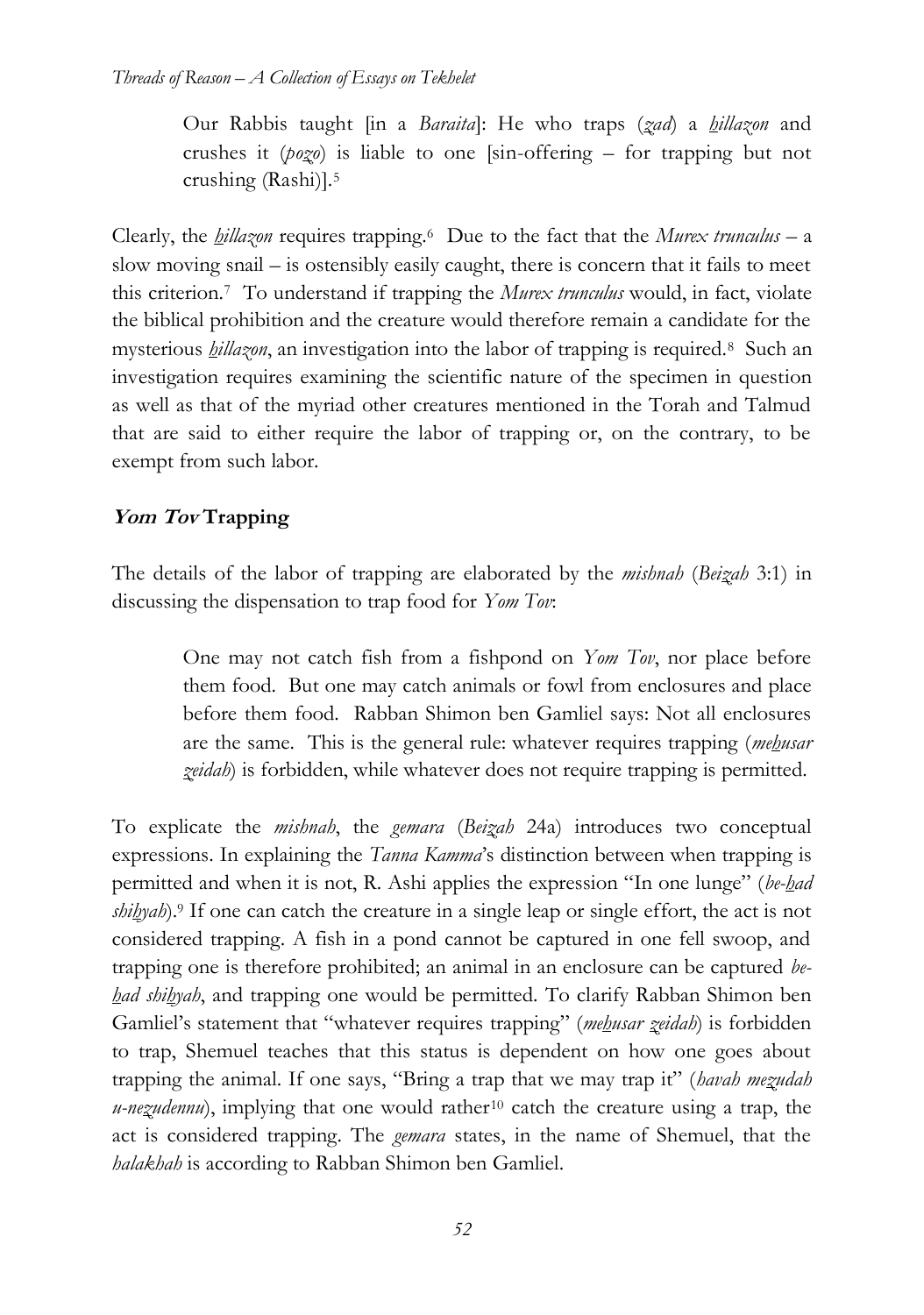In explicating the *mishnah*, Rashi explains that the *Tanna Kamma* and Rabban Shimon ben Gamliel disagree about the definition of *zeidah*. While the *Tanna Kamma* believes that the creature is considered already "trapped" if it can be retrieved *be-had shihyah* and there is therefore no violation of trapping involved in capturing it, R. Shimon ben Gamliel maintains that if one asks for a trap to be brought – *even though he could catch the animal in one lunge and it is therefore theoretically "trapped"* – there is culpability for the act of trapping. Accordingly, the *halakhah* is that one has violated *zeidah* if a trap is used even when the creature in question is slow moving.<sup>11</sup>

How does the *Murex trunculus* fit in with the *mishnah*'s definition according to Rashi? The *Murex trunculus* is a mollusk that lives on the floor of the Mediterranean Sea, usually among stones and coarse sand at depths ranging from 2m to 129m, but is most prevalent down to 15m.12 Aristotle and Pliny explain that the method for catching *Murex* snails was by using baited wicker baskets and nets.<sup>13</sup> According to Rashi's understanding of the *mishnah*, the *Murex trunculus* qualifies as a creature that requires trapping. Although it is a slow moving sea-snail and one might theoretically be able to catch it in one lunge, given that it resides at a depth greater than the height of an average human being, much effort must be invested to retrieve it via baited baskets, nets (see *Shabbat* 75a) or diving equipment. <sup>14</sup>

<span id="page-3-0"></span>According to Rambam,<sup>15</sup> the *Tanna Kamma* and R. Shimon ben Gamliel agree that if one can obtain the creature in one lunge or if one would not request a trap there is no violation of *zeidah*. The disagreement revolves around the application of these criteria. The *Tanna Kamma* maintains that these criteria apply to animals and fowl only – not fish. As such, catching fish in all circumstances, regardless of how easily the trapping is accomplished, would incur the violation of trapping. R. Shimon ben Gamliel, on the other hand, maintains that these criteria apply to fish as well as to animals and fowl. As such, if fish could be retrieved in one lunge or no trap would be requested, no forbidden trapping is involved. Rambam rules according to R. Shimon ben Gamliel. Thus, even according to Rambam, the *Murex trunculus* would require trapping for, as stated previously, baited traps are required and one cannot realistically collect the snail from the bottom of the sea without diving gear.

Ravad<sup>16</sup> disagrees with Rambam's interpretation. Ravad explains that since fish are "concealed from sight," even if one would not require a trap to actually capture the fish, a level of effort is necessary in the capturing process that would make one culpable for trapping.<sup>17</sup> Thus, even according to Rabban Shimon ben Gamliel, one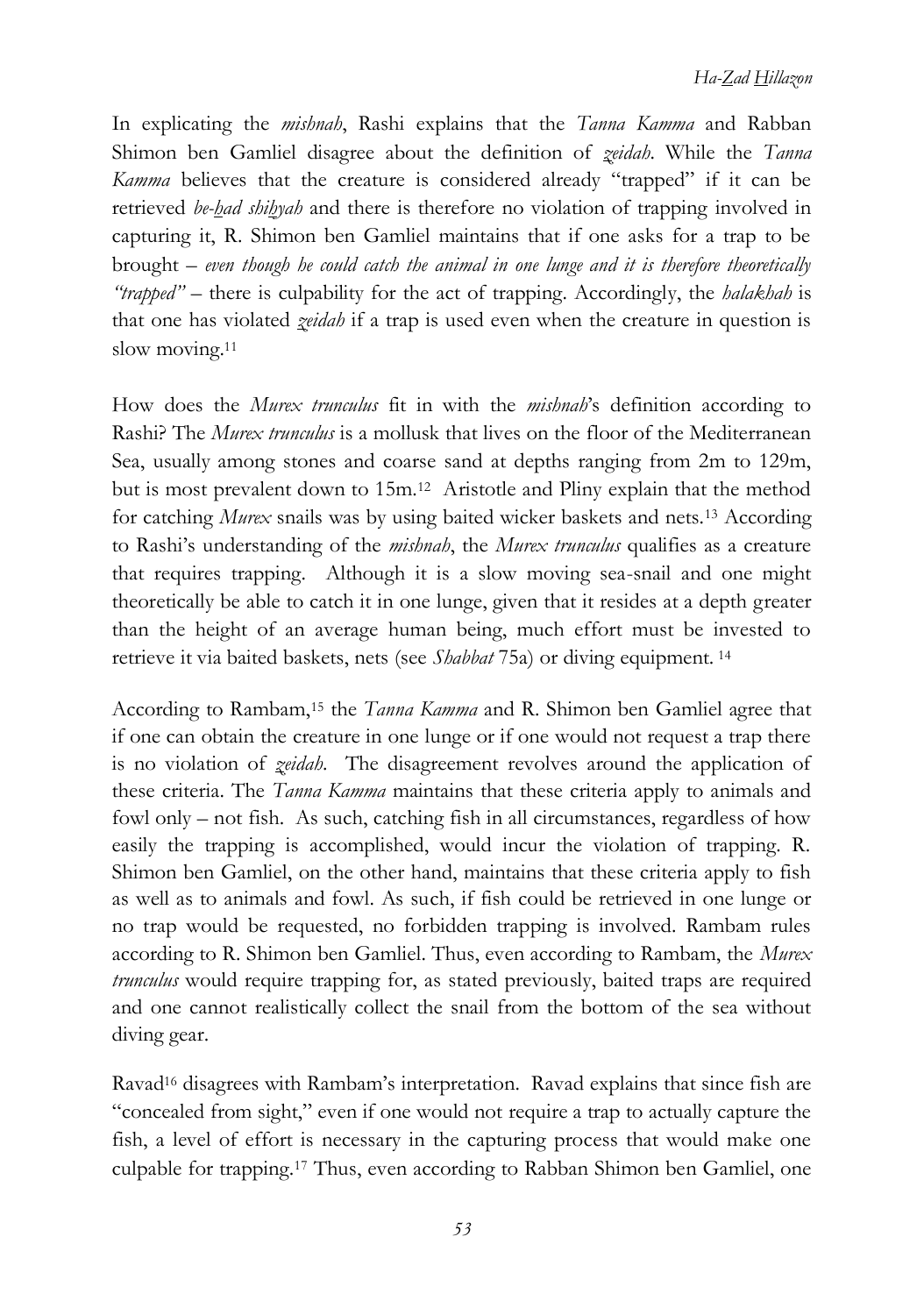would be in violation of *zeidah* if he caught fish with or without the aid of a trapping device. This ruling would apply to all sea creatures that are "concealed from sight" – and most certainly to the *Murex trunculus,* which lives on the bottom of the open sea, burrowed in the sand and rocks and is camouflaged by the sea floor growth.<sup>18</sup>

R. Yosef Karo in his *Beit Yosef* <sup>19</sup> explains that if an enclosure is so narrow that the fish contained therein could not escape, then even Ravad would agree that there is no culpability for trapping.20 Similarly, in *Shulhan Arukh<sup>21</sup>* he quotes the statement of Rav (*Beizah* 25a) that taking fish from an enclosed pond is not considered trapping since the fish are "trapped and standing." The conditions described by R. Yosef Karo clearly do not apply in our case – because an aquatic snail, living in the open sea at a minimum depth of two meters and camouflaged under turbid waters, simply cannot be likened to a fish in a small confinement.

In summary, according to all the various interpretations of the *mishnah*, the capture of the *Murex trunculus* would engender culpability for trapping. Moreover, the *halakhah* as brought in *Shulhan Arukh* <sup>22</sup> states explicitly, in accordance with the opinion of R. Shimon ben Gamliel, that one is culpable for trapping if one needs to use a trap – as is the case for the *Murex trunculus*.

## **Setting a Trap**

Though the need to employ a trap ("*havah mezudah u-nezudennu*") is used to denote the amount of effort involved in capturing an animal (i.e., indicating whether the animal is *mehusar zeidah* or not), this does not imply that there is culpability upon merely setting a trap. In general, to be found in violation of a labor of Shabbat one must actually perform the labor in question. The Gemara (*Shabbat* 120b) notes that the verse states, "do not *perform* any labor" (Ex. 20:10), thus implying that active performance is forbidden, not indirect action (*gerama*).23 By setting a trap, one is not actually trapping anything and would ostensibly not be found in violation of Shabbat. This dilemma has generated no small amount of writing by *halakhic* decision-makers throughout the ages. Some<sup>24</sup> argue that one is not in violation of trapping by merely setting a trap in which an animal will later be caught;<sup>25</sup> while others<sup>26</sup> are of the opinion that since this is the standard method of the act, and it was, furthermore, the way *zeidah* was performed in the *Mishkan*, one is culpable for setting a trap.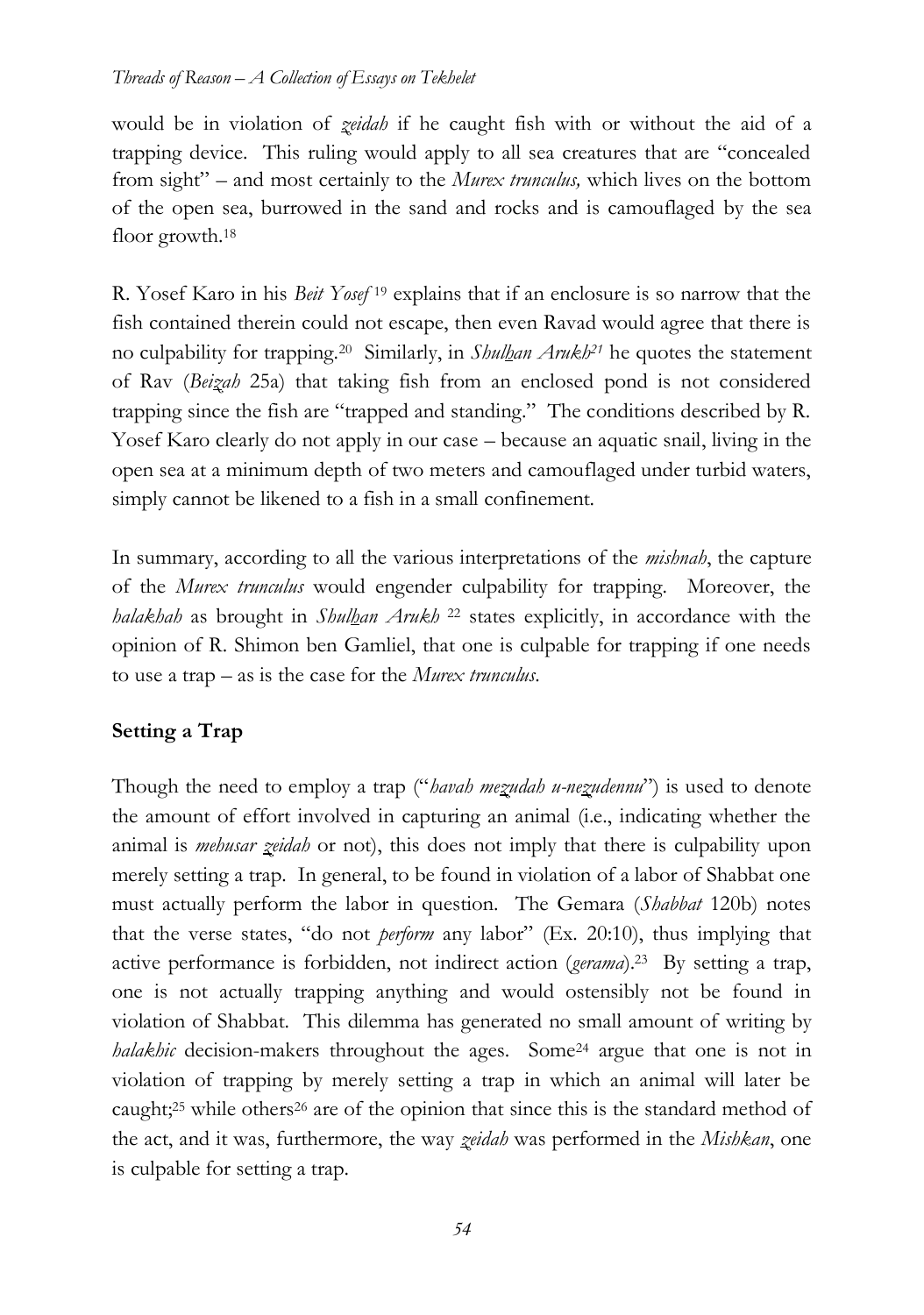To reiterate, for those who hold that the standard method to catch animals is by using a trap, then in the mere deployment of a trap, the labor of trapping is said to have been performed. These *posekim* would clearly concur that the labor of trapping is involved when setting baited baskets and nets to obtain the *Murex trunculus*. On the other hand, for those that hold that by the mere setting of a trap one is not in violation of the labor of trapping, the issue becomes more involved.

The *mishnah* (*Shabbat* 106b) states that if "a deer entered a house [by itself] and one locked the door on it – he is liable." This statement has no dissenters; however, there is a difference of opinion as to whether this is a case of direct versus indirect trapping. *Arukh ha-Shulhan*<sup>27</sup> uses this *mishnah* to explain why indirect action (*gerama*) incurs liability for trapping: "Now, this act is indirect since the deer entered on its own and the person only *caused* it to be trapped by locking the door … yet, this is in fact what is known as 'trapping,' for the essence of trapping is the final act." On the other hand, those who do not believe that indirect trapping incurs liability would understand the *mishnah* to be teaching that it is the final act that effectuates the labor of trapping – in this case the locking of the door, which was active – and thus is not a case of indirect trapping at all.<sup>28</sup>

The procedure for trapping the *Murex trunculus* can be described by the following sequence: (1) baited nets are laid on the sea floor; (2) the snails crawl to the bait and attach themselves to it, all the while being free to come and go; (3) the fisherman pulls up the nets, thus effectively trapping them.29 This sequence of events is parallel to the *mishnah* wherein the deer walks into the house of its own volition and is only trapped by the final act (i.e., the door is locked).

Therefore, for those who hold that culpability is incurred for trapping only when it is active, the pulling up of the nets would fulfill this requirement. On the other hand, those who suggest that the trapping of the *hillazon* in the *Mishkan* was done by *gerama*<sup>30</sup> apparently maintain that although performing the final act is considered *gerama*, it is nevertheless an act for which one is culpable (as explained by *Arukh ha-Shulhan*). Thus, by all accounts, the capture of the *Murex trunculus* would incur culpability for trapping.

## **Customarily Trapped**

The Gemara (*Shabbat* 106b) adds another condition to the definition of the *melakhah* of trapping that is brought as the *halakhah* in *Shulhan Arukh*: 31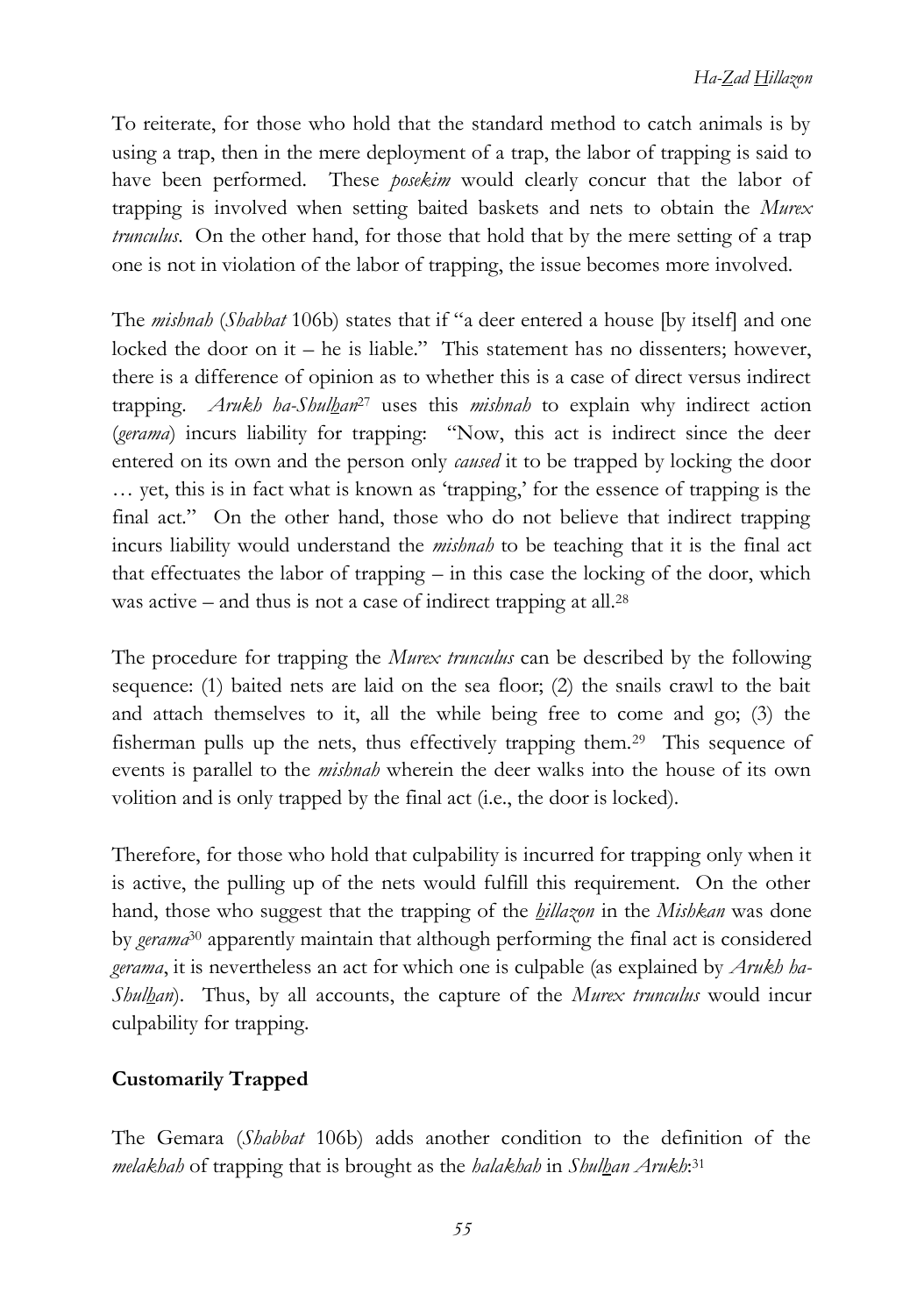The Rabbis taught [in a *Baraita*]: … The sages say "One is liable for trapping any creature whose species is customarily trapped; conversely one is exempt of culpability if the species is not customarily trapped."

Taken at face value, the statement confines culpability for trapping based solely on whether the creature is customarily trapped (*mino nizod*) or not. There is, however, another general principle that determines culpability for performing Shabbat labors – namely that one is not culpable for performing labors that have no positive purpose (*melakhah she-einah zerikhah le-gufah*). This principle plays a clear role in determining culpability for *zeidah*, as seen in the following *mishnah* (*Shabbat* 14:1):

Regarding the eight *sherazim* mentioned in the Torah, one who traps or bruises them [on Shabbat] is culpable. But as for the other vermin and crawling things (*shekazim u-remasim*),<sup>32</sup> one who bruises them is exempt; one who traps them for a [positive] purpose is liable, if not for a [positive] purpose he is exempt…

The interpretation of how to incorporate the two conditions (i.e., customarily trapped, positive purpose) has led to a dispute among medieval commentators (*mahaloket rishonim*) such that one can find an opinion supporting all possible rulings.33 Basically the disputants line up either with Rashi on the one hand or Tosafot on the other. Rashi maintains that the *mishnah* teaches that the principle of *melakhah she-einah zerikhah le-gufah* is overridden in the case of a customarily trapped creature; such that even in a case when one has *no* positive purpose, since the creature is customarily trapped, one is liable. Tosafot, however, maintain that the *mishnah* teaches that the principle of *melakhah she-einah zerikhah le-gufah* remains in force in the case of a *not* customarily trapped creature; such that even in a case when one *has* a positive purpose, since the creature is not customarily trapped, one is not liable.

In any case, whether trapping applies only to things customarily trapped or whether it applies as well to a situation in which one traps for a positive purpose, these conditions pose no issue for the *Murex trunculus*, which was customarily trapped for the positive purpose of extracting its dye, as documented by Aristotle and Pliny.<sup>34</sup>

## **The Creepy Crawlers**

Since the *mishnah* cited above involves the trapping of specific types of crawling creatures, a brief review of "*sherazim*, *shekazim* and *remasim*" is in order. The Torah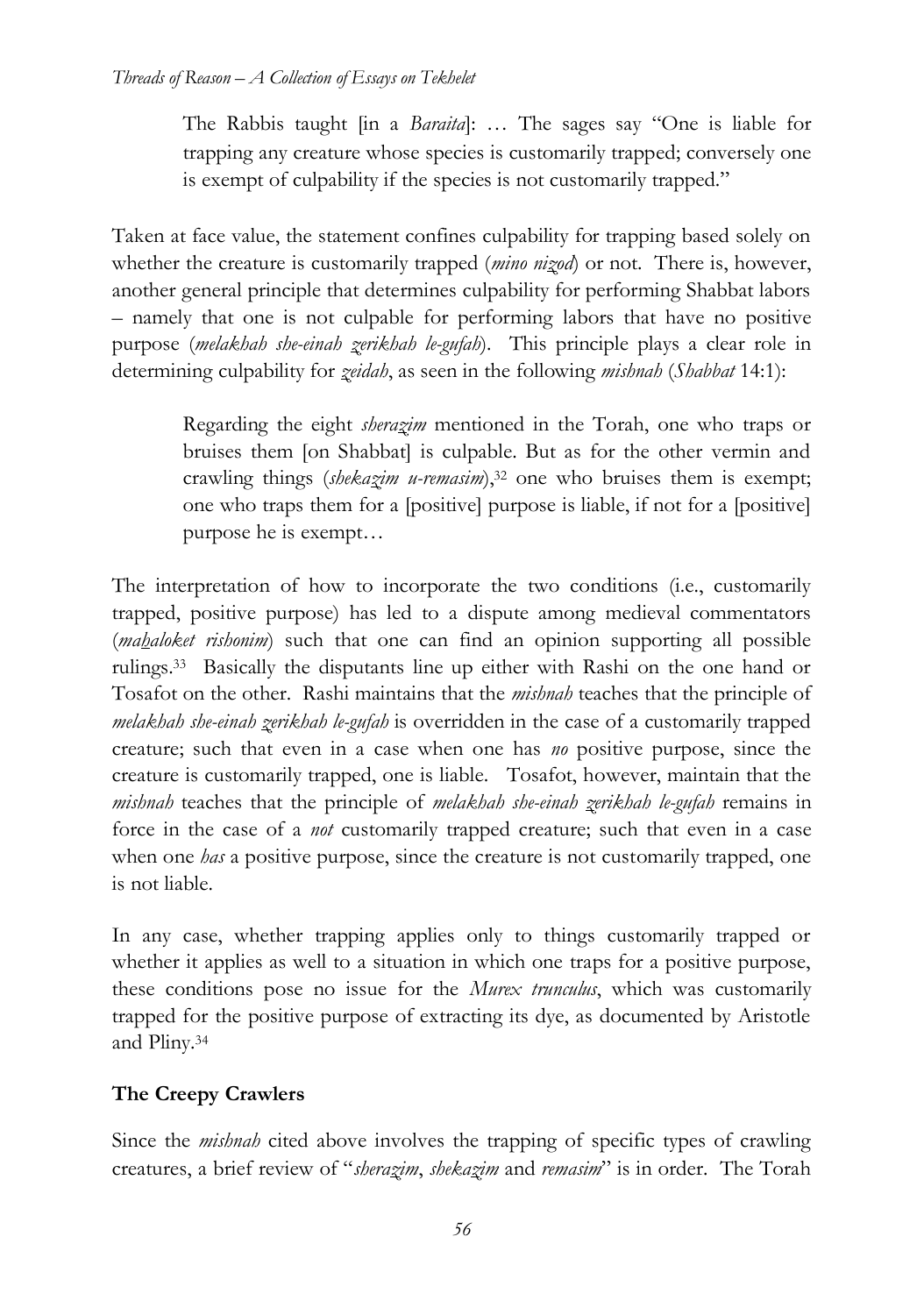(Lev. 11:10-12) refers to any creature that lives in the seas or brooks and does not have fins and scales as a "*shekez*" (abomination). The verse singles out "*sherez hamayim,*" and Rashi explains (on Lev. 11:10) that every instance of the word "*sherez*" refers to low creatures that creep along the ground. The Torah (Lev. 11:21, 23) also refers to "*sherez ha-of*" (winged swarming things), some of which are labeled "*shekez*" and some of which are not. Finally, the Torah discusses "*sherez ha-arez*" (Lev. 11:29-30, 41-44), all of which are labeled "*shekez*" and among which eight specific creatures (known as the "*shemonah sherazim*") are listed by name (Lev. 11:29-30). The Torah uses the term "*romes*" – crawling – in the context of "*sherazei ha-arez*"<sup>35</sup> and "*sherazei ha-mayim.*"<sup>36</sup>

## **Shemonah Sherazim – the Homet**

The eight *sheratzim* referred to by the *mishnah* are listed in the Torah (Lev. 11:29- 30): (1) *ha-holed* – the weasel, (2) *ha-akhbar* – the mouse, (3) *ha-zav* – the turtle, (4) *ha-anakah* – the hedgehog, (5) *ha-koah* – the chameleon, (6) *ha-leta'ah* – the lizard, (7) *ha-homet* – (see discussion below), and (8) *ha-tinshamet* – the mole.

Of interest to the present discussion is the creature referred to as "*ha-homet.*" The *Arukh* holds that the *homet* is a *hillazon*. R. Yosef Albo<sup>37</sup> describes the *homet* as having "a shield" to protect itself in battle, like armor – a most likely reference to a shell. Rashi,<sup>38</sup> Hizkuni,<sup>39</sup> and Ravad<sup>40</sup> translate "*homet*" into Old French as "*limza*" (limaçe). Now, while Moshe Catane, in his "Otzar Loazei Rashi," notes that limaçe can refer to a "*hillazon*" (snail with a shell) or "*hillazon arum*" (a snail without a shell, i.e., a slug), he explains that *homet* refers only to a *hillazon* "with a shell."<sup>41</sup>

According to the above-mentioned commentators the *homet* is clearly a snail, and according to the *mishnah*, one who traps it incurs culpability. Though some note a distinction among the eight creatures listed in the Torah in that not all have hides and, as such, do not engender culpability for the labor of bruising, there is no distinction made in regard to culpability for trapping.<sup>42</sup> Culpability for trapping these *sherazim* stems from the fact that they are all harmless and, therefore, if trapped, are done so for a positive purpose.<sup>43</sup>

From here we conclude that by trapping a snail one incurs culpability for trapping. The *Murex trunculus* snail, being no exception, fulfills the requirement of engendering liability for trapping.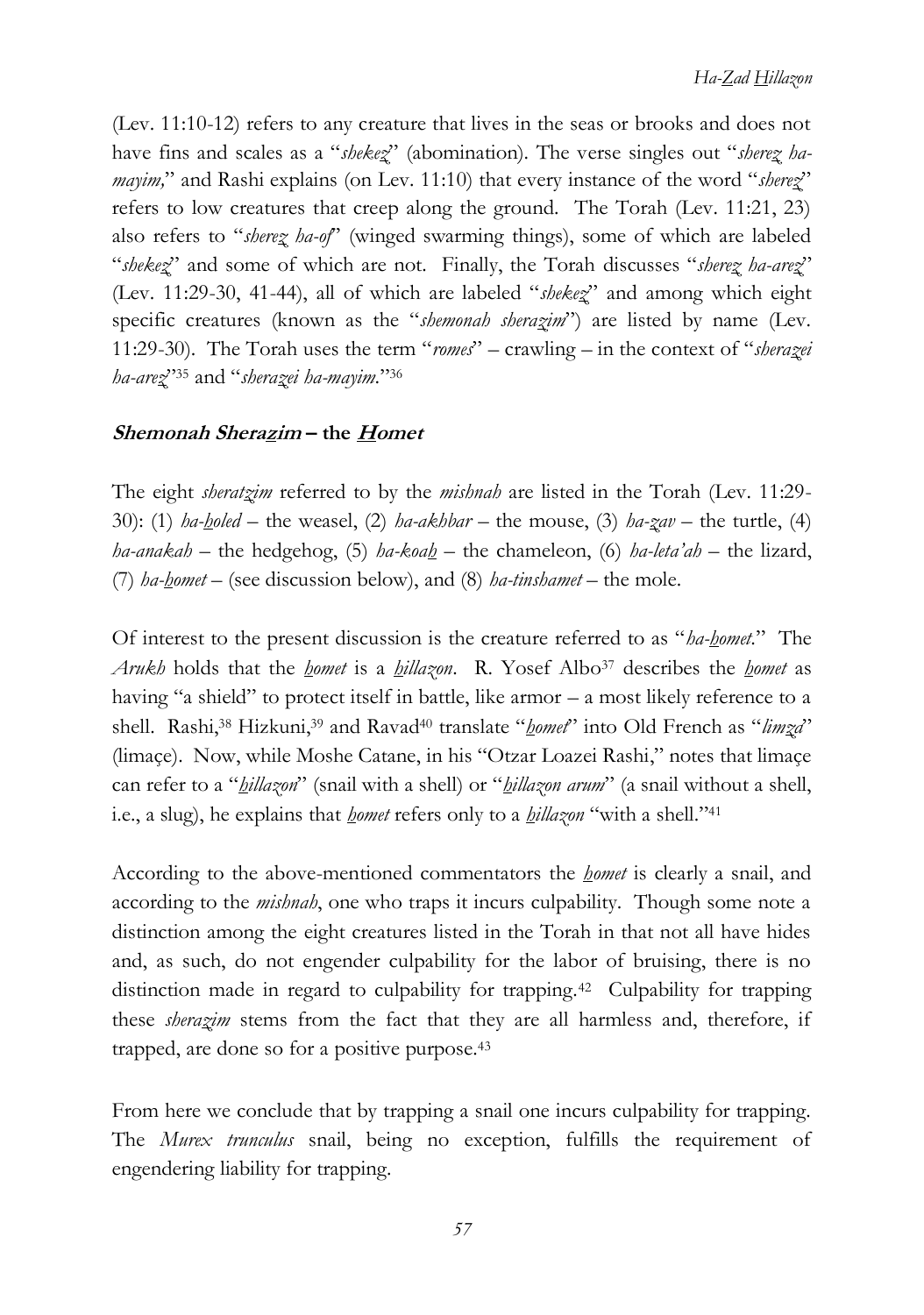## **Other Crawlers**

Although we have shown that many commentators believe the *homet* to be a snail, this is by no means a universal position. R. Samson Raphael Hirsch, based on the *gemara,* <sup>44</sup> explains that the class of *shemonah sherazim* consists only of vertebrates possessing "flesh, tendons and bones" – since a snail is an invertebrate, it cannot be the "*homet*" of the *shemonah sherazim*. <sup>45</sup> R. Sa'adyah Gaon translates "*homet*" as "*harba*" – chameleon.46 Similarly, R. Yosef Kapah, in his super-commentary on the Ravad, maintains that the *homet* is the "*zikit*" – chameleon.<sup>47</sup> R. Steinsaltz claims that it is of the lizard family<sup>48</sup> (*Scincidae*), specifically the *Mabuya vittata*. Professor Yehuda Felix explains that, according to the Septuagint, the *homet* must be of the "*zohalim*" – crawlers; he suggests a type of lizard, *Calcides Guentheri*. <sup>49</sup> In an investigation as to the identity of the *shemonah sherazim*, Professor Mordekhai Kislev writes that, outside of the *akhbar* and the *holed*, "the remaining six creatures include all the suborder of *leta'ot* (*Sauria*)" – lizards.<sup>50</sup>

If the *homet* is not a snail, then the snail, which still fits the general description of crawling things (*shekazim u-remasim*),<sup>51</sup> must be handled by the second half of the *mishnah* in Shabbat. That is to say, if one traps it for a positive purpose, one is culpable for trapping. As the *Murex trunculus* is captured to obtain its dye, one trapping it would incur liability based on the "*shekazim u-remasim*" ruling of the *mishnah*.

## **Trapped and Standing**

There is an exemption that may eliminate many cases wherein culpability for trapping would be incurred: if the creature is "trapped and standing." The *gemara* (*Shabbat* 106b), after quoting the trapping discussion in *Beizah* 24a, continues to elaborate on the parameters of *zeidah*. The first point ascertained is that if an animal is lame, old, or sick with fatigue<sup>52</sup> such that it will not run away, seizing it does not incur liability for trapping. The *gemara* adds to these exemptions the case in which environmental conditions affect the creature to the point that it is immobilized. The reason for these exceptions is that the labor of *zeidah* requires effort; if the creature is simply "standing" in place such that negligible effort need be made to capture it, it is considered inherently "trapped." To such cases, the expression "trapped and standing" (*nizzodin ve-omedin*) is applied.<sup>53</sup> This is the reasoning behind the *halakhah* described earlier; if a creature can be obtained *beshihyah ahat*, it is intrinsically *nizzod ve-omed* and one would not transgress the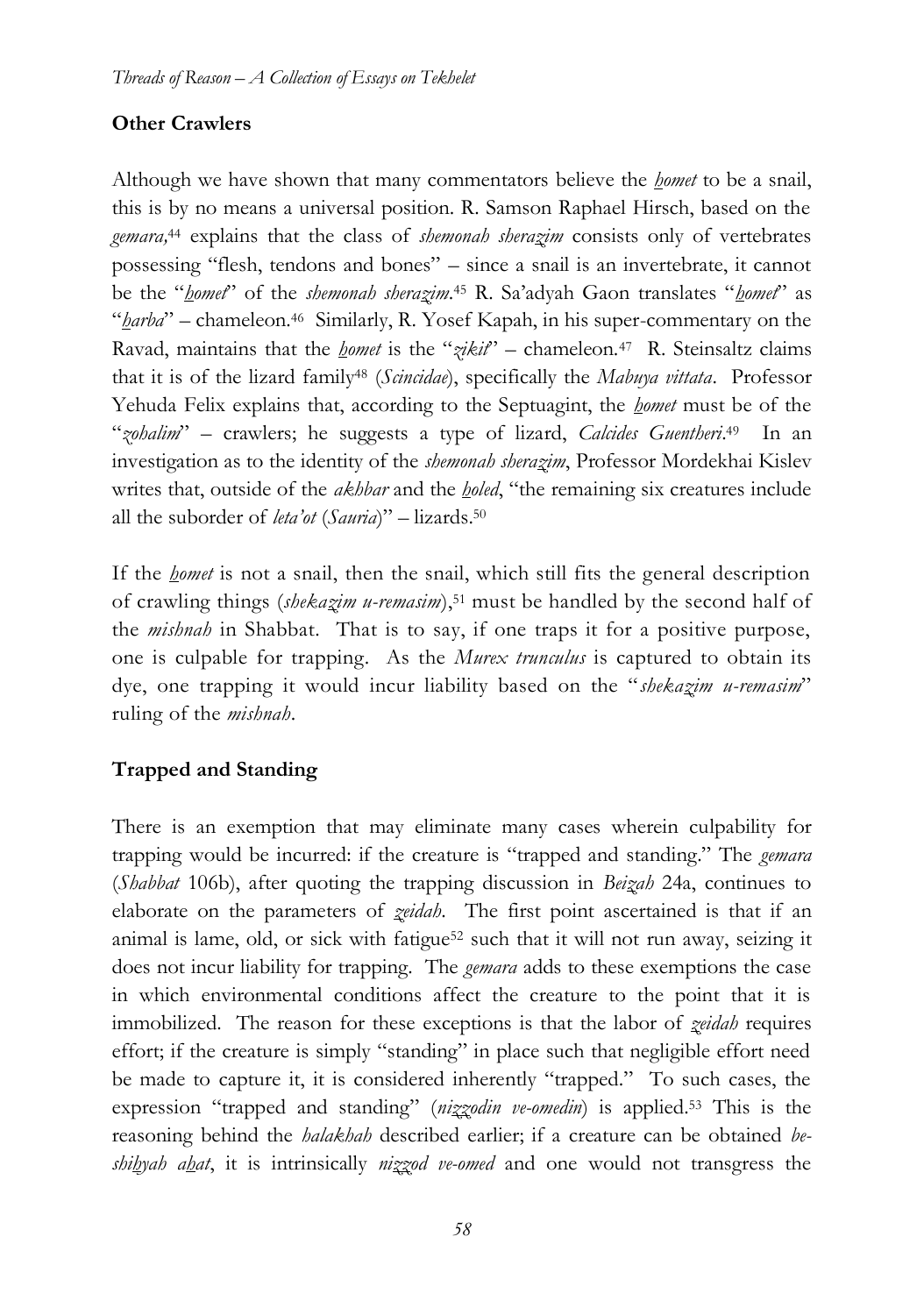*melakhah* by capturing it.54 Thus, if the *Murex* were considered *nizzod ve-omed*, one would not be liable for trapping it.

#### **The Scorpion**

Although the ruling of "trapped and standing" seems to be universally applicable, the example of the scorpion brings into question the broadness of the rule's scope. The *mishnah* (*Shabbat* 16:7) teaches: "we may invert a bowl over … a scorpion so that it not sting." Rashi<sup>55</sup> explains that the *mishnah* permits the action *despite the fact* that one is thereby in violation of trapping. Given that one can trap the scorpion by simply inverting a bowl over it, it would seem that it is "trapped and standing" (i.e., obtainable in one action). Yet, the exemption from culpability is not because it is *nizzod ve-omed* but only "so that it not sting."<sup>56</sup>

If the exemption of "trapped and standing" were universal, there would be no need to teach that there is no liability for inverting a bowl on a dangerous creature as we would already know that the act is permitted since the creature is "trapped and standing."<sup>57</sup> If the *mishnah* wanted to teach that there is an exemption for dangerous creatures while still maintaining the exemption of "trapped and standing" as universally applicable, it should have used an example of a more elusive creature, such as a lion. The case of the scorpion seems to demonstrate that even though the creature is "trapped and standing," one would be liable for trapping it were it not for the fact that he was in danger.

Perhaps one could argue that the scorpion is not really *nizzod ve-omed* and therefore requires a separate exemption to allow its capture. For even though one could capture a scorpion by dropping a bowl over it, this is not an entirely effortless task since, although most scorpions in Israel are described as "slow," there are some that are described as "very agile."58 This explanation, however, would not satisfy all opinions; since many maintain that the "one lunge" condition does not mean that the animal is literally "standing" or moving slowly, but rather that one is not liable for trapping if he can get it in a "single chase" (i.e., without having to rest).<sup>59</sup> Thus, although the scorpion may in fact be fast, its attainability within a single effort leaves open the possibility that the scorpion is *nizzod ve-omed* and its capture would still be an exception to the "trapped and standing" exemption.

Perhaps the only way to explain why the scorpion does not fall into the category of "trapped and standing" is that it can "get away" (*lehishamet*) by burrowing into the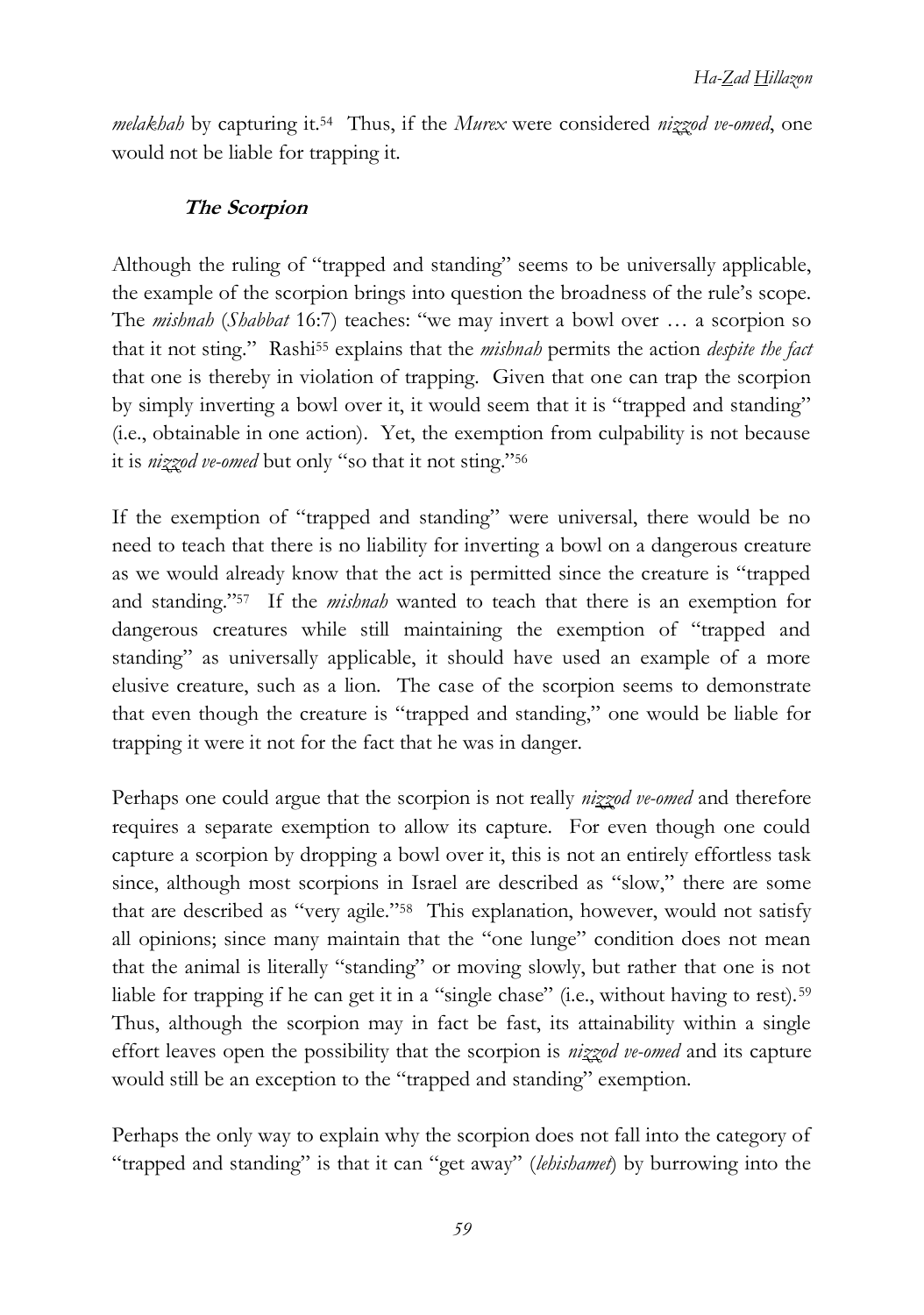ground or hiding in crevices.60 As the *gemara* (*Shabbat* 106b)<sup>61</sup> explains, if there are crevices into which the creature can escape<sup> $62$ </sup> it is not considered trapped. This, however, is dependent on the environs in which the scorpion is found and not on the creature itself – a stipulation not made by the *mishnah*.

It seems, then, that the scorpion serves as an example of an exception to the rule of *nizzod ve-omed*, for here is a creature which ostensibly would not make one liable for trapping due to its being easily attainable, yet according to the *mishnah* one is only permitted to trap it because of the danger it poses. That is, even though the creature is *nizzod ve-omed* one is liable for trapping it. Nevertheless, there are a number of ways to explain how it is really not *nizzod ve-omed* (i.e., it's fast, it gets away) and furthermore, the liberal view that *"be-had sehiyah"* means "a single chase" is not universally accepted. Thus, the scorpion does not provide an undisputable example of an exception to the *nizzod ve-omed* rule.

#### **The Homet**

Returning to the *shemonah sherazim*, if the *homet* is taken to be a snail, we are presented with an inherently slow moving creature that is nevertheless categorized as causing one who catches it to be culpable for trapping. If one were to apply the exemption of "trapped and standing" to a snail, it could never be said to engender trapping. Given that liability for trapping applies equally to all *shemonah sherazim*, 63 we are forced to conclude that "trapped and standing" simply does not apply to the *shemonah sherazim*, perhaps by way of a special exception. The only way to avoid this sweeping conclusion is to discard the identification of the *homet* with the snail<sup>64</sup> and rather equate it with some type of lizard that would generally require trapping and not be considered *nizzod ve-omed*.

#### **The Worm**

On the latter half of the *mishnah* in *Shabbat*, Rashi<sup>65</sup> brings the worm (*tola'at*) as an example of a crawling creature the trapping of which would make one liable if done for a positive purpose.<sup>66</sup> From Rashi's use of the term "*tola'at"* in his comments to the Tanakh and *gemara* there can be no doubt that he employs the word to refer to a small slow moving creature.<sup>67</sup> Here, then, is an inherently very slow moving creature which nevertheless falls under a category for which trapping pertains. If one were to apply the exemption of "trapped and standing" to a worm, it would always be relevant, and the worm could never be said to cause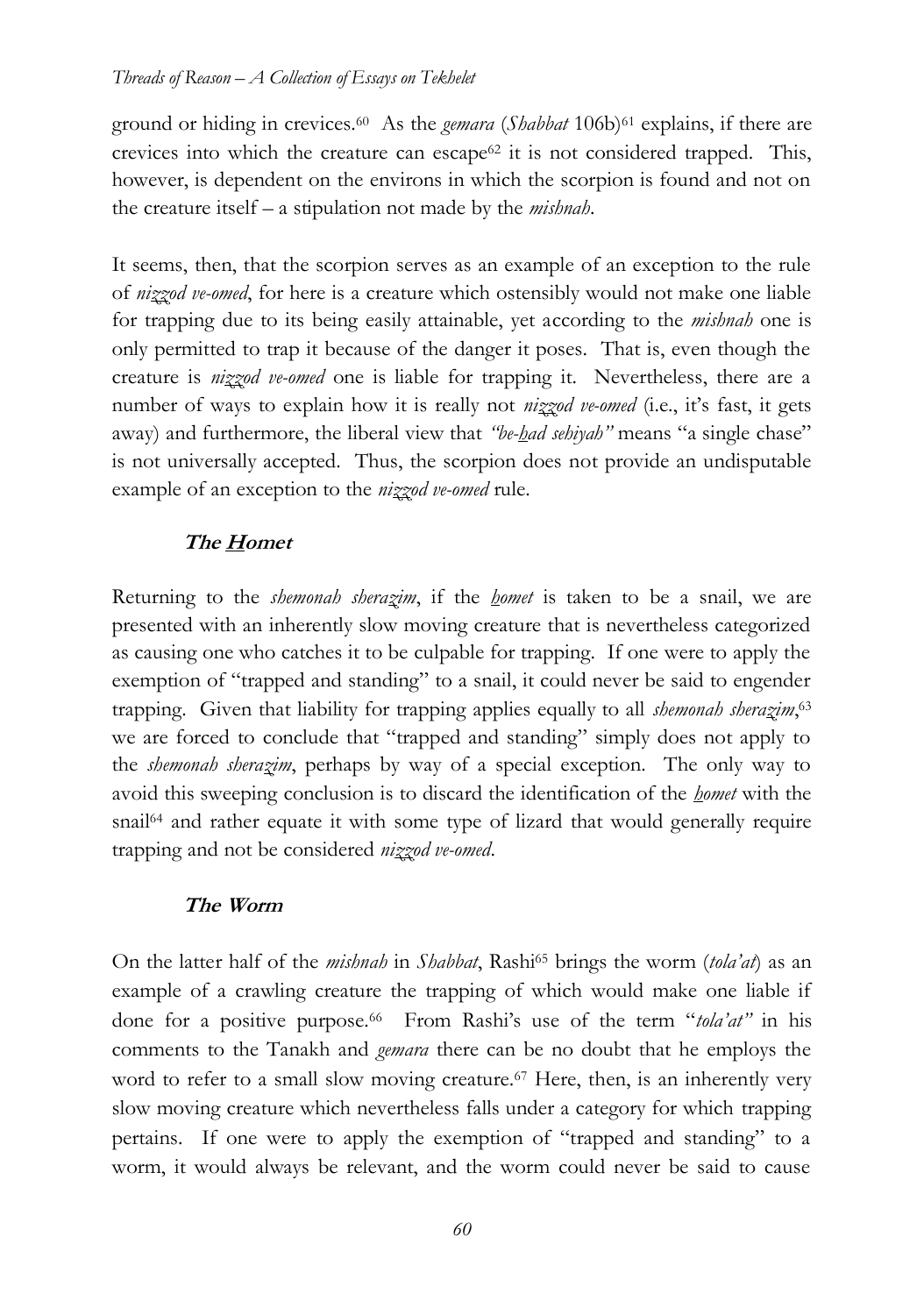trapping. The snail, by extension, would also cause liability for trapping despite its slow moving nature.

How can we explain the fact that the rule of *nizzod ve-omed* does not seem to apply to worms and snails? Perhaps the rule does not apply to any crawling creatures, but only to animals and fowl.<sup>68</sup> Alternatively, perhaps it does not apply to any creatures which inherently move so slowly that they are always in a state of "trapped and standing." The dispensation of "trapped and standing" would then be a relative one. That is, for animals which normally require pursuit, "trapped and standing" is applicable such that if in a specific instance all one has to do to obtain it is effortlessly walk up and grab it, no trapping is incurred. On the other hand, if by its very nature the creature is always easy to obtain, then trapping is always incurred – the rule of "trapped and standing" being inapplicable. A third possibility is that worms, living underground or embedded in the bark of trees, $69$  can be classified like fish as "concealed from sight," such that one must make an effort and/or bait traps to catch them. Thus "trapped and standing" applies only when one can literally – not theoretically – seize them in "one lunge."

R. Shelomoh Zalman Auerbach<sup>70</sup> ruled that, in fact, any creatures that are very simple to capture do not cause culpability for trapping. He also ruled that even if the creature was in some hiding place (e.g., ants underground), such circumstances do not affect the liability for trapping.71 By maintaining this position, R. Auerbach rejects out of hand the identification of the *homet* as a snail, since one is liable for trapping the *homet* but not for capturing a slow moving snail. He would also not accept Rashi's example of the worm as being a creature that could cause liability for trapping. However, following this ruling, R. Auerbach read Rabbeinu Yeruham's<sup>72</sup> decision which explicitly assigns culpability for trapping a worm and as a result, R. Auerbach wrote that the issue "requires investigation."73 Be that as it may, in his collected writings, *Shulhan Shelomoh*, <sup>74</sup> R. Auerbach states that anything which does not require "*tahbulot*" (traps and/or special effort) does not incur trapping, thus implying that if it does require "*tahbulot*" it would incur liability. As such, he would agree that the *Murex trunculus*, which requires nets to be set, does engender trapping.

Most recently, R. Yosef Shalom Elyashiv did indeed include slow moving creatures in the prohibition of trapping.75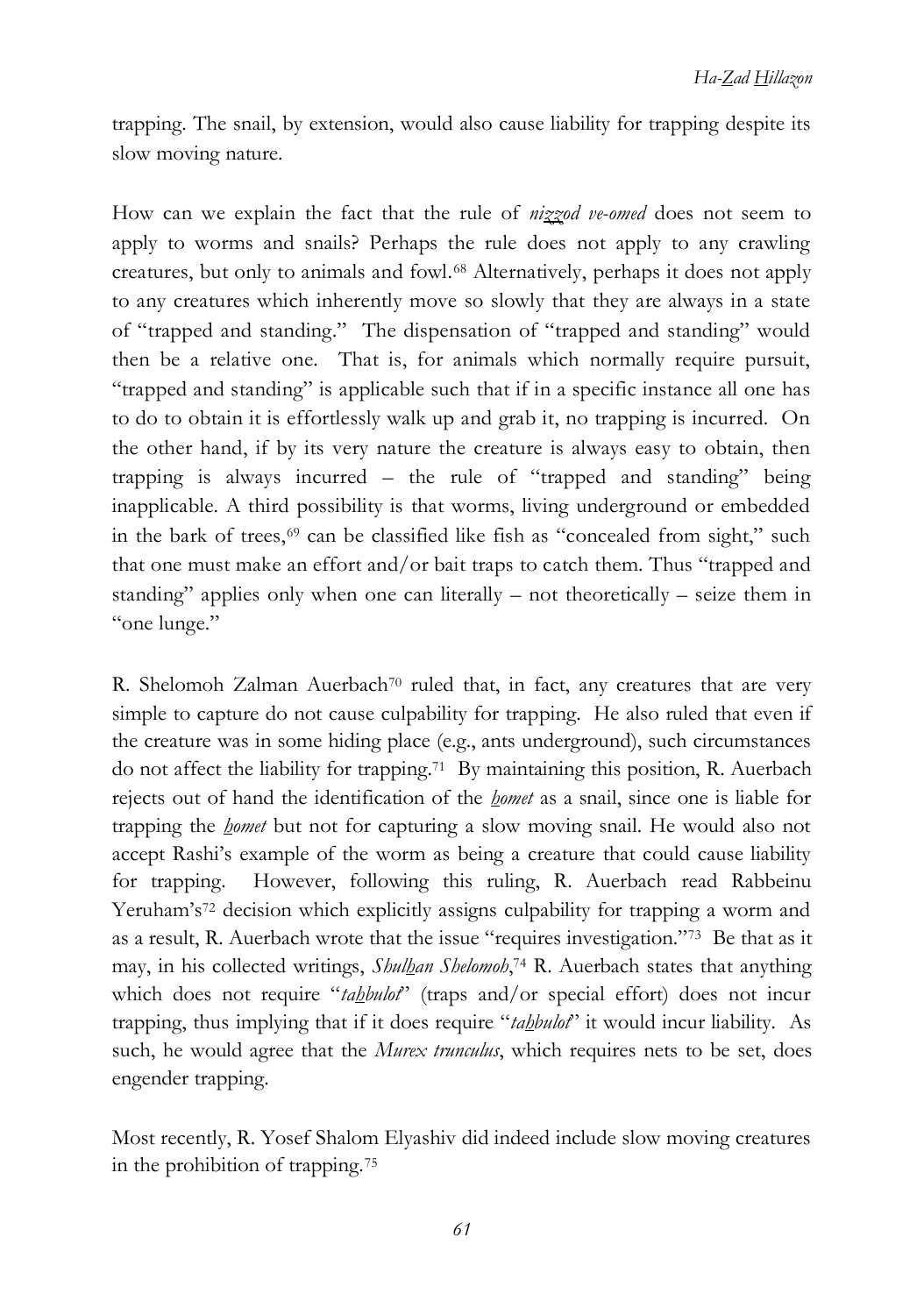## **Conclusion**

From an investigation into *mishnah Beizah* 3:1, we learned that according to all opinions the labor of trapping is involved any time a trap is required. Furthermore, we have seen that this condition is brought as normative *halakhah* – that is, if a trap is used, the act is considered *zeidah* (*Orah Hayyim* 497:7). Since Aristotle and Pliny describe the *Murex* snails as being trapped by baited baskets and nets, like the *gemara*'s (*Shabbat* 74b) description, we can safely conclude that the *Murex trunculus* fulfills the requirement of needing to be "trapped" as set forth in the *gemara* (*Shabbat* 75a).

In discussing the issue of setting a trap, it was shown that there are those who maintain that passive trapping incurs liability while others maintain that only active trapping incurs liability. Be that as it may, we demonstrated that those on either side of the argument concur that one who performs the final act to affect the capture of an animal that wandered into a trap on its own would be culpable; one side considering the act to be passive, while the other side maintaining it to be active. Since this is precisely the method for trapping the *Murex trunculus*, it would be considered by all to incur culpability for trapping.

Our analysis of the various cases of trapping led to the understanding that the exemption from culpability for trapping based on the fact that the creature is "trapped and standing" and can thus be obtained in "one lunge" might have limitations. Be that as it may, according to all opinions, the capture of *Murex trunculus* snails would incur culpability for trapping; the exemption of "trapped and standing" being inapplicable either because one must use a trap, or would rather use a trap, it is a crawling creature, it is an inherently slow moving creature, or it can not literally be seized in "one lunge."

With this issue concerning the *Murex trunculus* resolved, may yet more Jews merit wearing the insignia of Heaven and bring the world yet another step closer to the day when, "ten men from every nation will take hold of the *zizit* of a Jewish man and say, let us go with you for we have heard that God is with you." (*Zekhariah* 8:23).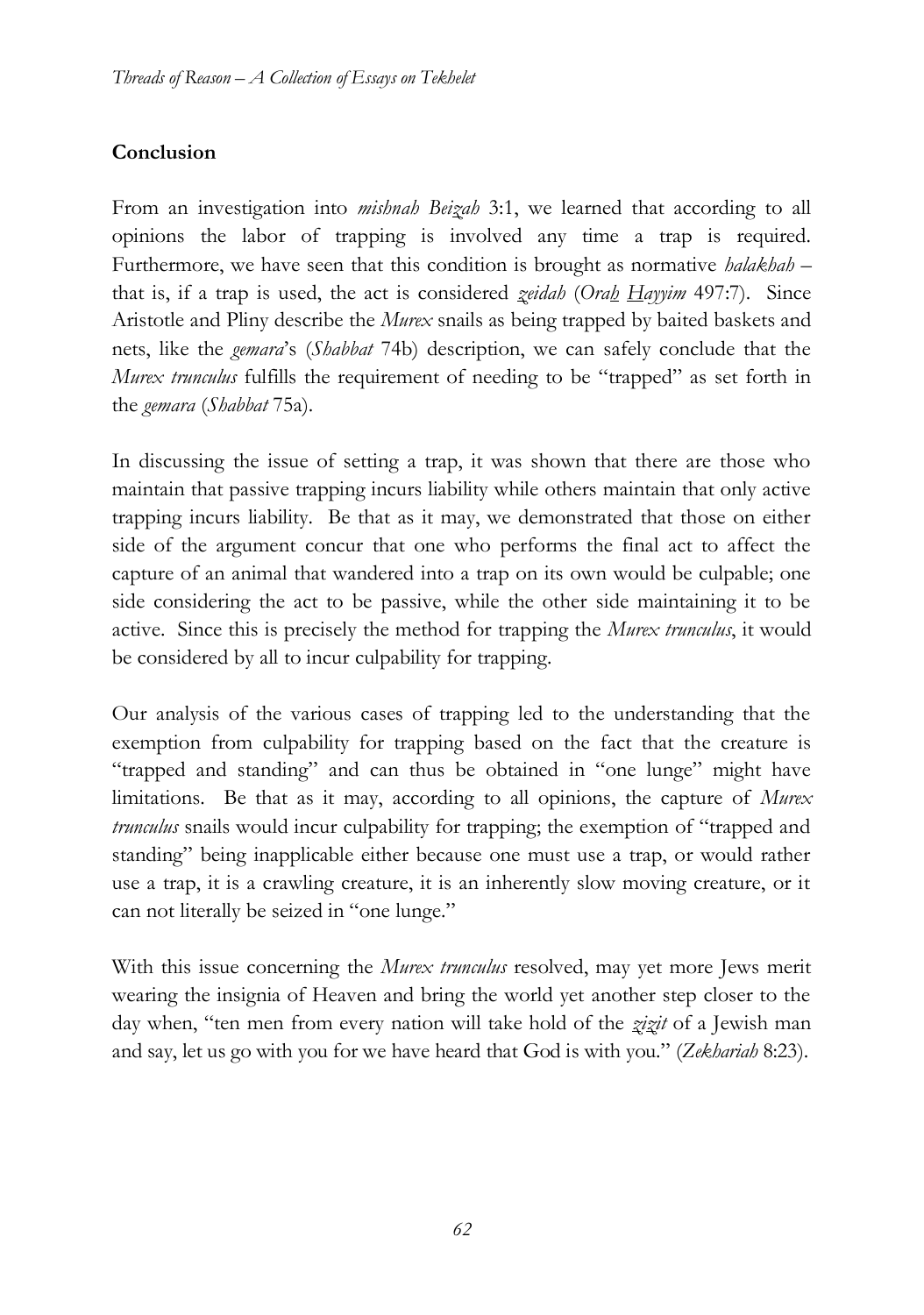$\sim$  Notes  $\sim$ 

- <sup>1</sup> The *gemara* also makes clear that *tekhelet* is made from the *hillazon* (e.g., *Menahot* 42b, 44a) and may not be made from "*kela ilan*" (*Bava Mezi'a* 61b) – evidently the only known alternate source – but its statement is not as unambiguous and explicit as that of the Tosefta.
- <sup>2</sup> There are some who consider any *tekhelet* whose source is not *hillazon* to be in the category of *kela ilan* (see R. Menachem Burstein, *Ha-Tekhelet* [Jerusalem: Sifriyati, 1988], 70, n. 52). At the other end of the spectrum, there are those who consider the prohibition of *kela ilan* to refer only to a plant source (*Tiferet Yisrael*, Introduction to *Mishnayot Moed*, *sv. oman hadavar*). Indeed, a number of *posekim* maintain that synthetic dye can be used as long as it was fast to wool and the right color. R. Bezalel Naor, "Substituting Synthetic Dye for the Hilazon," *Journal of Halacha and Contemporary Society*, XXIV (1992): 105. Nevertheless, the weight of *halakhic* opinion is that the *hillazon* is a *sine qua non* for *tekhelet* dye.
- <sup>3</sup> The earliest date given for the loss of *tekhelet* is suggested by R. Yehoshua Mikutna in his work *Yeshuot Malko* (*Orah Hayyim* 2:1-3) as being toward the end of the Amoraic period (474 C.E.). The Radzyner Rebbe ("*Sefunei Temunei Hol,"* in *Sifrei ha-Tekhelet Radzyn* [Benei Berak, 1990], 5-7) puts the end of *tekhelet's* use among the Jews at the end of the Geonic period (1038 C.E.). R. Herzog ("Hebrew Porphyrology," in *The Royal Purple and The Biblical Blue* [Jerusalem: Keter, 1987], 113) rejects the notion that the Geonim had *tekhelet*; instead, he surmises that it was the Arab conquest of Israel (c. 639) that brought an end to the snail source dyeing industry in Israel (ibid., 112). For a more complete treatment see my essay, "On History, *Mesorah*, and *Nignaz,*" (herein, p. 18).
- <sup>4</sup> "The essence (*ikkar*) of the *mizvah* is *tekhelet* and one wearing white (strings) without *tekhelet* has not fulfilled a complete *mizvah* (*mizvah sheleimah*)" – Rashi on *Menahot* 40a, s.v. *Bet Shammai potrin*; also Rashi quoted by Ramban in *Milhamot*, *Shabbat* 25. "The reminder [to do the *mizvot*] is in the thread of *tekhelet*" (Ramban, Num. 15:38).
- <sup>5</sup> See also Tosefta *Shabbat* 9:2.
- <sup>6</sup> That is to say, if one captures a *hillazon* on Shabbat he is in violation of the biblical prohibition of trapping on Shabbat.
- <sup>7</sup> Although the Talmud Yerushalmi (*Shabbat* 7:2, 52a) brings an opinion that, in fact, there is no formal violation of "trapping" with regards to the *hillazon*, so anomalous is this opinion that the Tosafot (*Shabbat* 75a, s.v. *ha-zad*) simply comment with the perplexed words "needs investigation." The Radzyner Rebbe provides such an investigation in his *Sefunei Temunei Hol,* p. 13. He explains that the opinion in the Yerushalmi is based on the description of the *hillazon* as growing in the sea and coming up unto the "mountains in the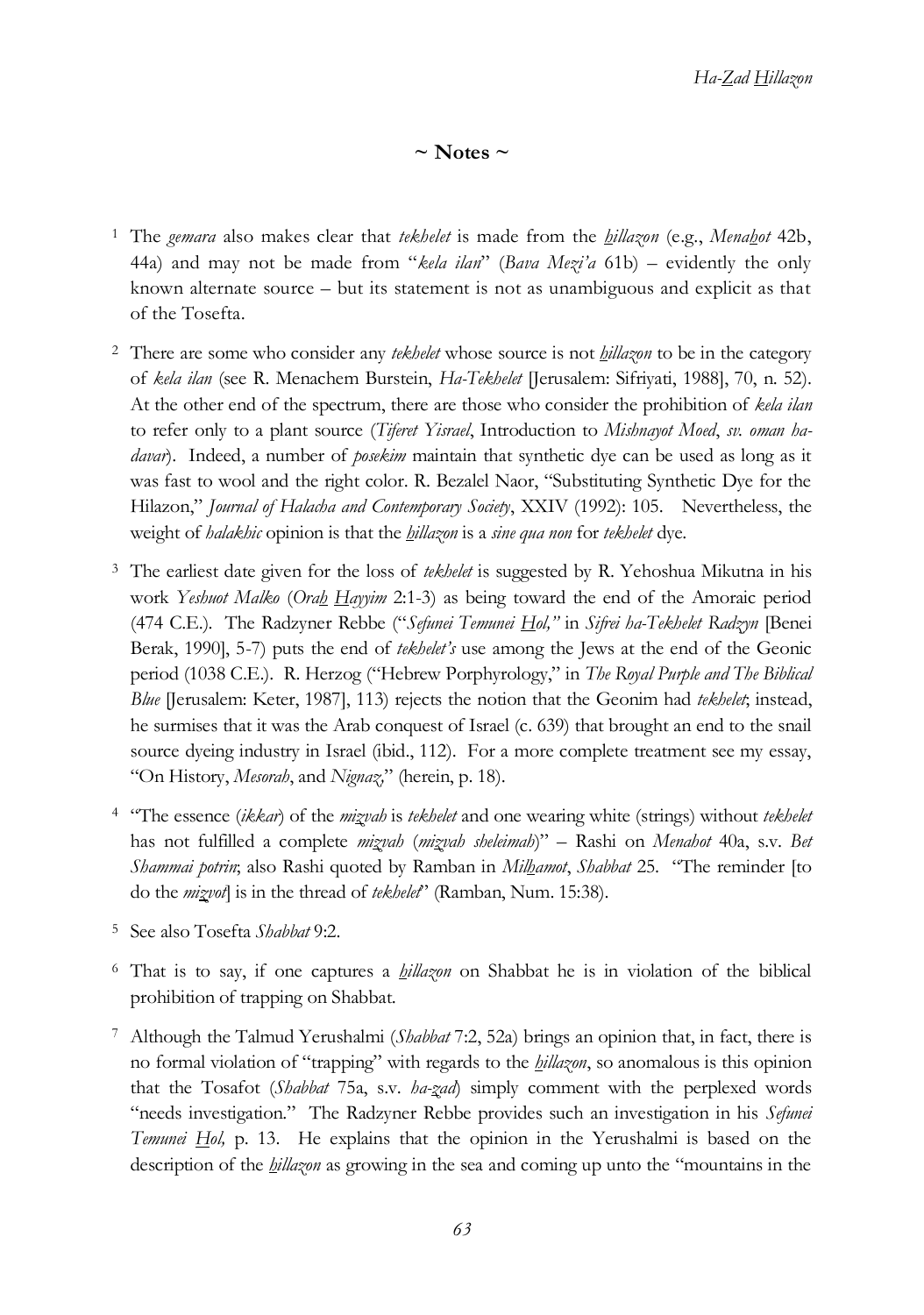sea." By coming out on to dry land, the snail is then readily obtained and, as such, does not incur trapping. On the other hand, when it is in the sea, it requires setting of traps and therefore leads to trapping. Thus, the opinion that states that there is no violation of *zeidah* is referring to that time when one can simply pick them up when they are beached on the "mountains in the sea." The Radzyner also brings an alternative explanation based on the opinion that the *hillazon* was obtained for the work of the *Mishkan* in a miraculous way. Given that there was no trapping of the *hillazon* necessary in the *Mishkan*, the culpability for trapping never applies to it, even though in post-*Mishkan* life trapping was in fact required.

Be that as it may, all of the above is an attempt to explain an anomalous opinion that is not accepted and for which the Rebbe himself concludes is only "*sevara ve-lo mezi'ut*" – deductive and not empirical.

- <sup>8</sup> It should be noted from the outset that in all instances wherein an act of trapping is deemed "not culpable," it is still nevertheless forbidden rabbinically (*patur aval asur*). In any event, this article is not intended to determine "*halakhah le-ma'aseh*."
- <sup>9</sup> The full expression is: "Whenever one can chase after and catch it with one lunge" (*kol hekhah de-rahit batrei u-matei la be-had shihyah*). Rabbeinu Hannanel (*Beizah* 24a, s.v. *be-had shihyah*), Rambam (*Hil. Shabbat* 10:20), *Maggid Mishnah* (ibid.), Ran (Dappei Harif, *Beizah* 13a, s.v. *heikhi dami*), *Mishnah Berurah* (497:7:19) interpret the phrase to allow for "one run without resting." Conversely, Ritva (*Shabbat* 106b, s.v. *kol hekhah*), Kol Bo (quoted in *Hayyei Adam*, *Hil. Shabbat* 30:1) indicate that the lunge must be accomplished without any pursuit. Rashi (*Beizah* 24a, s.v. *be-had shihyah*) writes that one must be able to nab the creature without its getting away – for which Rashba (ibid., s.v. *ve-nir'eh*) and Hayyei Adam (*Hil. Shabbat* 30:1) interpret to mean that catching it does not include a "run." See however, Rashi (*Shabbat* 106b, s.v. *shihyah*) who uses the word "*meruzah*" (run).
- <sup>10</sup> According to Rashi's interpretation of the *mishnah* (see further on in text).
- <sup>11</sup> According to R. Ovadya mi-Bartenura (*Beizah* 3:1, s.v. *kol ha-mehusar zeidah*), the *Tanna Kamma* and R. Shimon ben Gamliel agree regarding the definition of forbidden trapping and Rabban Shimon ben Gamliel's words are merely meant as a summary or restatement of the *Tanna Kamma*'s opinion. As such, if an animal can be retrieved *be-had shihyah* it is considered already "trapped;" however, if one would ask for the aid of a trap, then it would be considered "not trapped" and the labor of trapping would thus be *violated*. This understanding of the *mishnah* is brought as an alternate explanation by Rashi (s.v., *hashata*), either way, for our purposes both lead to a similar conclusion.
- <sup>12</sup> E. Spanier and N. Karmon, "Muricid Snails and the Ancient Dye Industries," *The Royal Purple and The Biblical Blue* (Jerusalem: Keter, 1987), 180-181.
- <sup>13</sup> Aristotle, *History of Animals* (5:15). Pliny, *Natural History* (9:37). Spanier and Karmon, ibid., 188. *National Geographic* 135:3 (March, 1969), 401.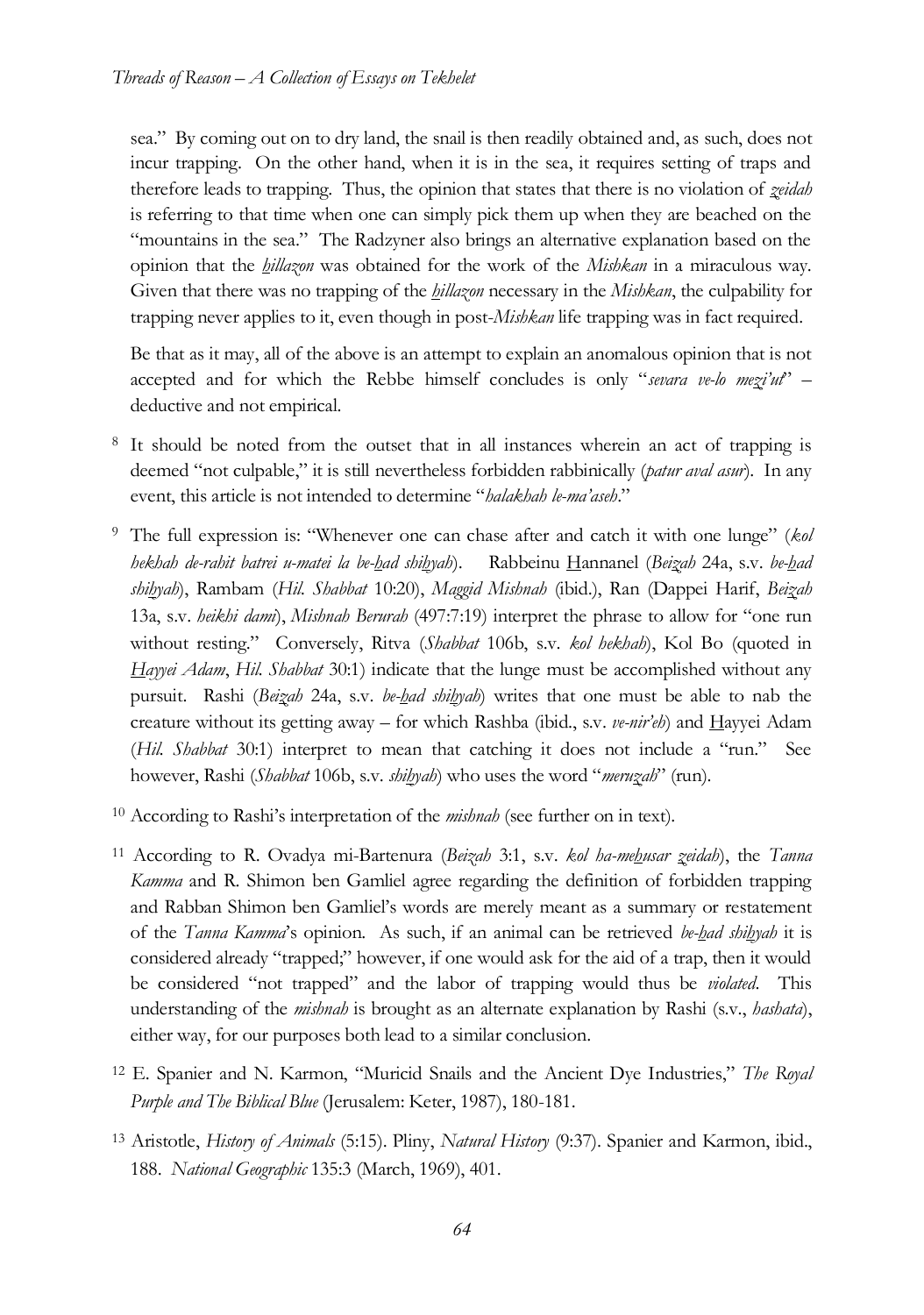- <sup>14</sup> Rashi (*Beizah* 24a s.v*. havah mezudah*) indicates that one is liable for trapping whenever one must resort to special tactics or strategies (*tahbulot*). Even if the use of diving equipment is not considered *tahbulot*, thus eliminating liability for trapping, such is of no consequence for this discussion, as such equipment was certainly not available at the time of the Talmud and the question at hand is whether the *Murex trunculus* fits the Talmud's criteria for trapping. In contrast, the use of diving equipment as a method of obtaining a creature in "one effort" would be of interest in a discussion of whether one is liable – *halakhah le-ma'aseh*  today – for trapping.
- <sup>15</sup> *Hilkhot Yom Tov* 2:7. See especially the explanation of the *Maggid Mishnah.*
- <sup>16</sup> Ibid.
- <sup>17</sup> This is brought as *halakhah* in *Mishnah Berurah* (497:1:2); also see *Ba'er Heteiv* (*Orah Hayyim* 497:1:1). *Magen Avraham* notes that if the water is clear and there is no difficulty in catching fish, it is permitted to catch them (i.e., there is no culpability of trapping). Scientific researchers describe the *Murex*'s environment as "the turbid waters of the shallow habitat of *T. trunculus,*" (Spanier and Karmon, "Muricid Snails and the Ancient Dye Industries," 187). Consequently, the *Murex* would be considered to compel trapping even according to this definition. Even if one were to find the *Murex* in a clear water environment, it must be realized that *Magen Avraham*'s "clear water" stipulation is only a sub-condition to the general rule that catching the creature require no effort. As has been established, the *Murex* is caught by laying traps, an effort which would deem one liable for trapping.

On a personal note, I have taken many groups snorkeling in Israel to catch the *Murex trunculus*, and it is only with great perseverance that one can identify a snail using a scuba mask – again, something unavailable in talmudic times, and thus not relevant to this discussion (see fn. [14\)](#page-3-0). There is virtually no way to identify the snail by simply looking above the clear water surface, or even with one's head in the water without a mask or goggles.

<sup>18</sup> "Marine fouling" (Spanier and Karmon, 180, 189).

<sup>20</sup> This reasoning is brought as *halakhah* by Rama (*Orah Hayyim* 497:5).

- $21$  Ibid.
- <sup>22</sup> *Orah Hayyim* 497:7. The *Mehaber* decides this *halakhah* according to R. Shimon ben Gamliel (*Beizah* 3:1) – see *Be'er ha-Golah* (*Orah Hayyim* 497:7:9). The ruling applies to aquatic as well as non-aquatic creatures – 497:7 discusses "animals and birds" and *Mishnah Berurah* 497:7:18 refers back to 316:1:4, where he explains that the law applies to fish as well.

<sup>19</sup> *Orah Hayyim* 497:5.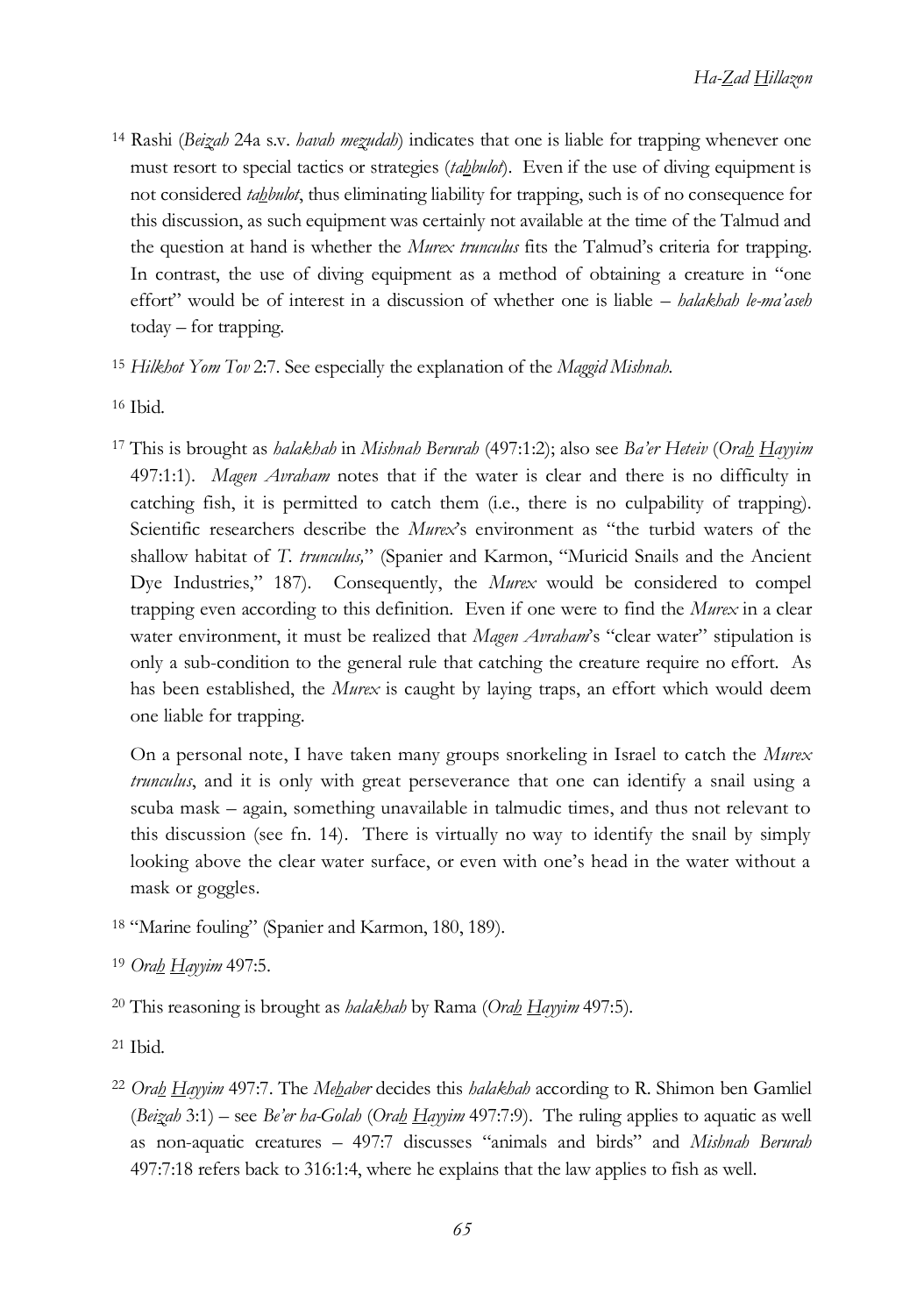- <sup>23</sup> See *Be'ur Halakhah* 334:22 (s.v. *she-vaddai yitbaku*; and especially s.v. *degaram kibui*). See also *Arukh ha-Shulhan* 316:11. For a discussion on the *gemara* (*Shabbat* 120b) see R. D. Ribiat, *Migdal David* in *The 39 Melachos* Vol. I (New Jersey, 2004), 148, n. 161.
- <sup>24</sup> *Mishnah Berurah* (316:4:18); *Minhat Hinukh* (*Mizvah 32, Musakh Shabbat, Zad*); *Kupat Rohalim* (*Shabbat*, s.v. *ha-zad*); *Har Zevi* (*Tal Harim*, *Zad* [1], s.v. *ve-li hayah*). *Magen Avraham* (*Orah Hayyim* 316:4:9) holds that if it is not known that the trap will capture an animal, one is not culpable; however, his comments elsewhere (252:20) indicate that if it is certain that an animal will be captured, even after some time, one is culpable (see *Minhat Shelomoh* [*Tanina* 2-3 (31), s.v. *ha-magen avraham*]).
- <sup>25</sup> It should be noted that the discussion here is about setting traps on Shabbat; the issue of setting them *before* Shabbat is not one of passive indirection (*gerama*) but of "idleness of utensils" (*shevitat keilim*) (*Shabbat* 1:6), which *Shulhan Arukh* (*Orah Hayyim* 252:1) states clearly is permitted.
- <sup>26</sup> Rambam (*Hil. Shabbat* 10:22), Rama (*Orah Hayyim* 316:2); *Arukh ha-Shulhan* (316:11); *Avnei Nezer* (389:9, 10); Hazon Ish (*Hilkhot Shabbat* 38:1, s.v. *ve-nir'eh*); *Minhat Shelomoh* (*Tanina* 2-3 [31], s.v. (3) *ve-al pi*).
- <sup>27</sup> *Orah Hayyim* 316:11.
- <sup>28</sup> See Maharim (52), who explains the comments of Tosafot (Shabbat 17b) on setting traps to mean that one is not liable for trapping if one does not trap with one's hands (quoted in *Minhat Shelomoh* [Tanina 2-3] 31, s.v. [2] *ha-magen avraham*). See also R. D. Ribiat, *Migdal David* in *The 39 Melochos*, Vol. III, p. 728, n.8, s.v. *ve-hinei*).
- <sup>29</sup> Aristotle (*History of Animals*, 5:15) explains that, "Fishermen in past times used not to lower creels or attach them to the bait, so that very often the animal got dropped off in the pulling up [that is, they tried to catch them using a baited string or hook from which the snail would often release itself]; at present, however, they always attach a basket, so that if the animal falls off it is not lost." From here it can be seen that the final act of the fisherman taking up the strings is what effects the trapping. Afterwards, the snails are still free to release themselves; this time however, there is a basket below to capture them. And even from the basket, they could leave, if not for the fact that they had no time to crawl away. A different description is quoted in the name of Jul. Pollux (*Onomasticon*, i. 4, ch. 45) in (George Rawlinson, *History of Phoenicia*, [Longmans, Green, and Co., 1889], Ch. 8, n.15) which describes the traps set as being inescapable once entered. Nevertheless, this does not pose an issue for this discussion, since our question revolves around the culpability for trapping the *Murex trunculus as described by the method in the gemara* – which was unambiguously by the use of nets (*Shabbat* 75a). And clearly, if nets are used the snails are free to go until pulled up by fisherman. This is made clear by Pliny's (*Natural History*, 9:37) advice for dealing with the problem of the snails leaving or falling off, he explains that it is most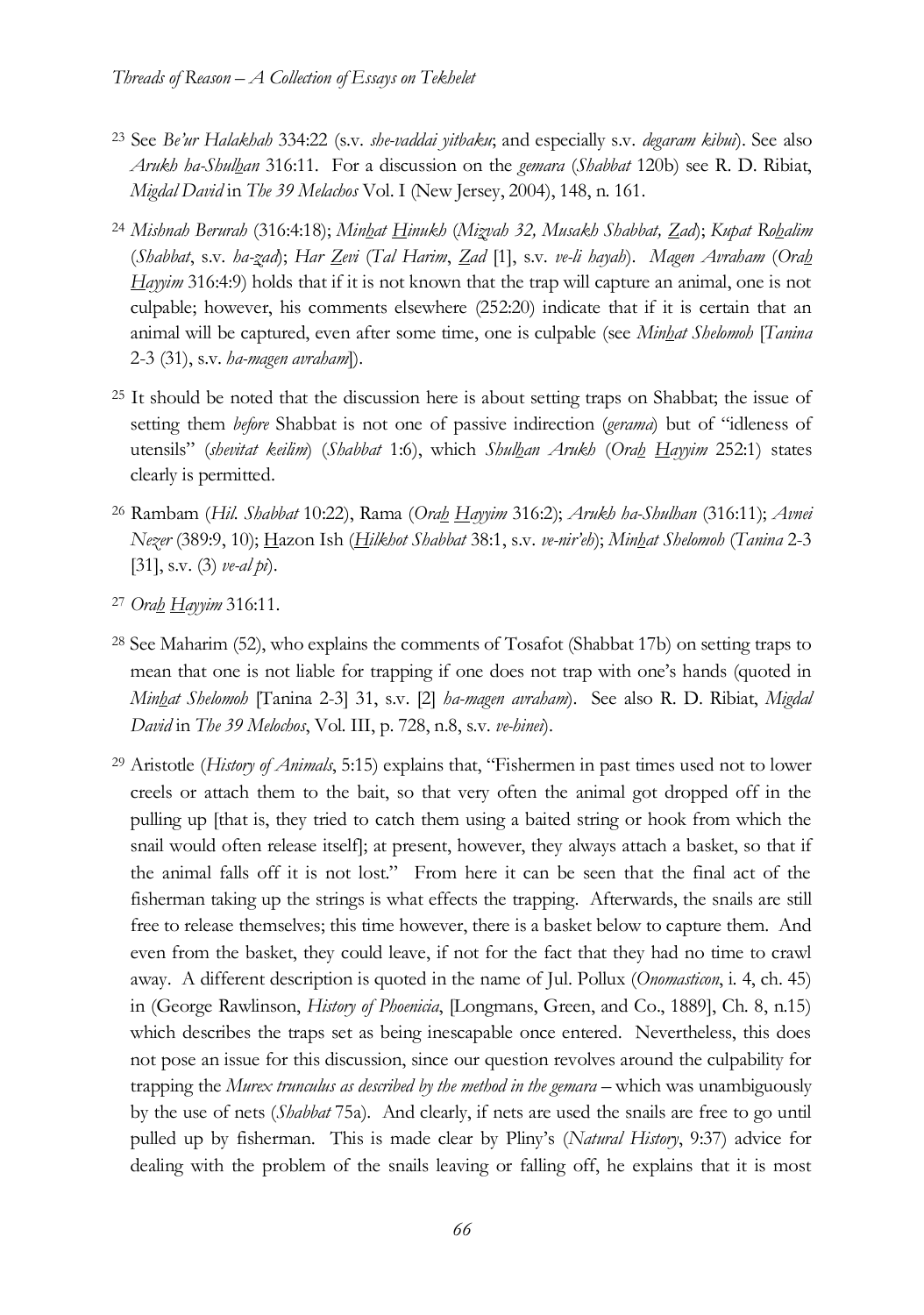effective to place cockles in the nets in order that they might latch on to the snouts of the *Murex* and thereby hold them in the nets.

<sup>30</sup> *Avnei Nezer* 389:10; *Minhat Shelomoh* (*Tanina* 2-3 [31], s.v. (3) *ve-al pi*).

<sup>31</sup> *Orah Hayyim* 316:3

<sup>32</sup> *Shinui Nushaot* has "*sherazim u-remasim.*"

<sup>33</sup> Table of *halakhic* opinions:

| Conditions             |                     | Opinions                  |                                 |                      |                           |            |                                 |                 |
|------------------------|---------------------|---------------------------|---------------------------------|----------------------|---------------------------|------------|---------------------------------|-----------------|
| Customarily<br>Trapped | Positive<br>Purpose | <b>Rashi</b> <sup>a</sup> | Tos.<br><b>Rid</b> <sup>b</sup> | Tosafot <sup>c</sup> | <b>Ritva</b> <sup>d</sup> | Rambane    | $\mathbf{R}$ ambam <sup>f</sup> | R. Hai<br>Gaons |
| No                     | No                  | Not Liable                |                                 |                      |                           |            |                                 |                 |
| No                     | Yes                 | Liable                    | Liable                          | <b>Not</b>           | Not                       | Not.       | Not                             | Liable          |
|                        |                     |                           |                                 | Liable               | Liable                    | Liable     | Liable                          |                 |
| Yes                    | No                  | Liable                    | Liable                          | Not                  | <b>Not</b>                | <b>Not</b> | Liable                          | <b>Not</b>      |
|                        |                     |                           |                                 | Liable               | Liable                    | Liable     |                                 | Liable          |
| Yes                    | Yes                 | Liable                    |                                 |                      |                           |            |                                 |                 |

<sup>a</sup> *Shabbat* 107a, s.v. *shelo* – Rashi comments only on "*patur*" for not customarily trapped; in all other cases culpability is derived implicitly (see R. D. Ribiat, *Migdal David* in *The 39 Melochos*, Vol. III, p. 739, n.109). Similarly, R. Ovadyah mi-Bartenura (*Shabbat* 14:1).

<sup>c</sup> *Shabbat* 107a, s.v. *shelo*. See *Tosafot Yom Tov* (*Shabbat* 14:1, s.v. *shelo*); also *Magen Avraham* (*Orah Hayyim* 316:3:6). Similarly *Tiferet Yisrael* (*Shabbat* 14:1, *Yakhin* [6]).

<sup>d</sup> *Shabbat* 107a, s.v. *hazadan lezorekh*.

- <sup>e</sup> *Shabbat* 107a, s.v. *hazadan lezorekh*; So too Ran (Dappei Harif, *Shabbat* 38b, s.v., *hazadan*).
- <sup>f</sup> *Hil. Shabbat* (10:19, 21). Rambam, unlike others, holds that a labor done for no positive purpose nevertheless incurs liability.

<sup>g</sup> Quoted in *Shiltei Ha-Gibborim* (*Shabbat* 14:1 [2] in Rif).

*Shulhan Arukh* (*Orah Hayyim* 316:3) quotes the language of the *Baraita* (*Shabbat* 106b). *Mishnah Berurah* (316:3:12) explains according to Tosafot, that capturing something not customarily trapped is free from culpability, regardless of intent. As for capturing something customarily trapped, *Mishnah Berurah* (316:8:28) understands, like Tosafot, that one is culpable for trapping unless one had explicit intent to trap for no positive purpose. Without specific intent, one would be liable for trapping animals that are *mino nizzod*.

- <sup>34</sup> Aristotle, *History of Animals* (5:15). Pliny, *Natural History* (9:36-38). I do not include here the *Mishkan's* use of the *hillazon*, for the *Murex trunculus* is at this point, still only a candidate for the *hillazon*.
- <sup>35</sup> Gen. 1:24 (see Rashi); Lev. 11:44; etc.

<sup>b</sup> *Shabbat* 107b, s.v. *man tanna*.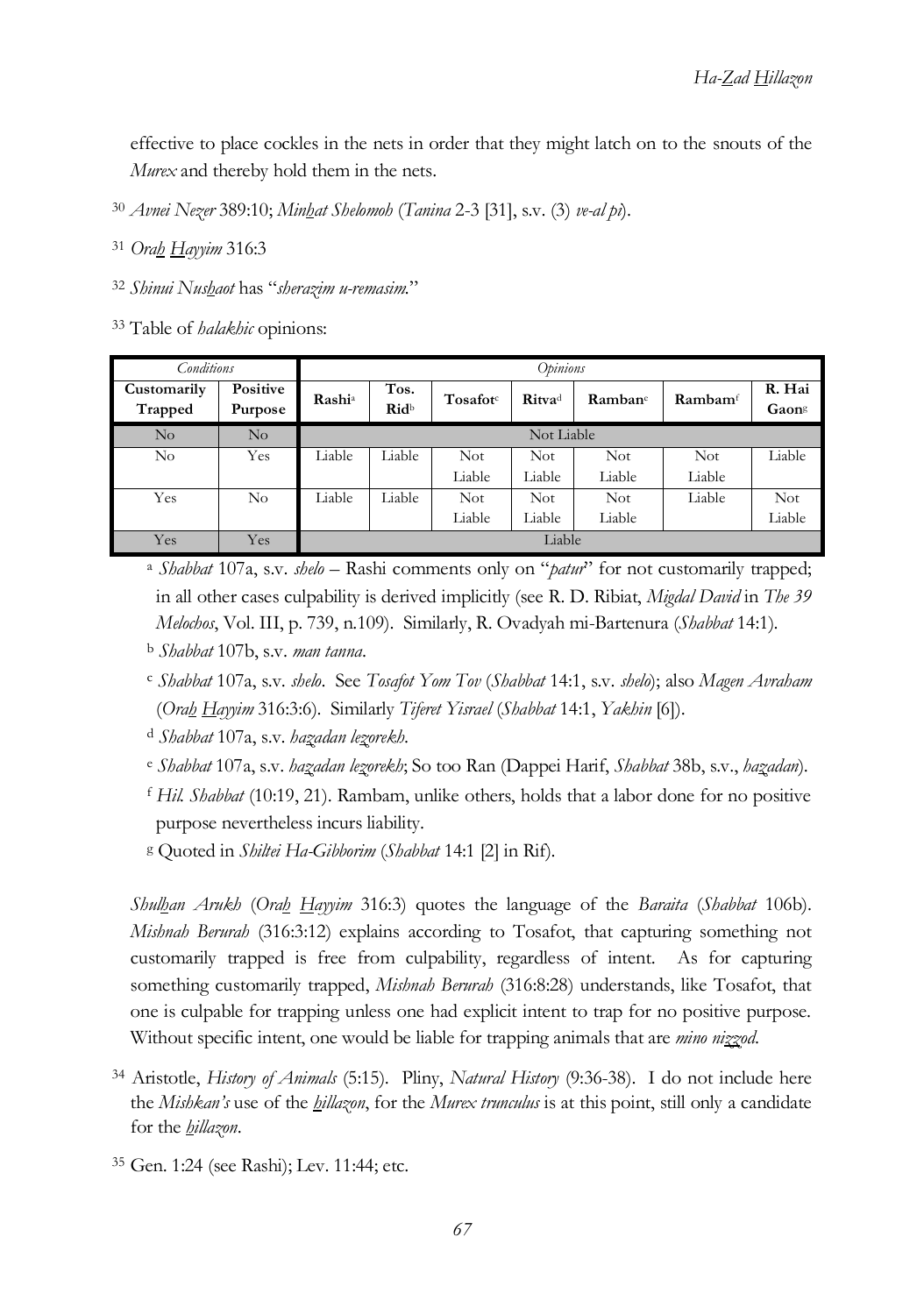- <sup>36</sup> Gen. 1:21; Lev. 11:46.
- <sup>37</sup> *Sefer ha-Ikkarim* 3:1
- <sup>38</sup> Lev. 11:30; *Haggigah* 11a (s.v. *homet*); *Hullin* 122a (s.v. *homet*).
- <sup>39</sup> *Limacon* (Lev. 11:30).
- <sup>40</sup> Responsa 207, s.v. *eshal ata* calls the *homet* "limaçe" and R. Kapah notes that by using the name "limaçe" the intention is to refer to a creature with a shell ("*shablul*"). Nevertheless, R. Kapah believes the *homet* of the *shemonah sherazim* to be the *zakit* (chameleon) (see also Ravad, Responsa 91).
- <sup>41</sup> See my essay, "*HaPotzo* Extracting the Dye from the *Murex trunculus*" (herein, p. 32). [*Note this paragraph has been revised from the original publication in Torah U-Madda*].
- <sup>42</sup> *Be'ur Halakhah* (*Orah Hayyim* 316:8, s.v. *shemonah sherazim*). *Encziklopedyah Talmudit* (4:677) summarizes the disagreement (*mahaloket tana'aim*) between the *Hakhamim* and R. Yohanan ben Nuri as follows. The *Hakhamim* hold that the *anakah*, the *ko'ah*, the *leta'ah*, and the *homet* do not have separate skins, whereas R. Yohanan ben Nuri holds that all eight *sherazim* have hides – the *halakhah*, according to the Rambam, follows the opinion of the *Hakhamim*.
- <sup>43</sup> *Be'ur Halakhah*, ibid.
- <sup>44</sup> *Hullin* 128b.
- <sup>45</sup> Commentary on Lev. 11:31.
- <sup>46</sup> As per R. Kapah's note to R. Sa'adyah Gaon (on Lev. 11:30).
- <sup>47</sup> Comment to Ravad, Responsa 91.
- <sup>48</sup> Similarly, R. Chaim Rabinowitz, *Da'at Soferim* (New York, 1960); and *Olam ha-Tanakh* on Lev. 11:30 (Tel Aviv, 1993).
- <sup>49</sup> Y. Felix, *Animals and Plants in the Torah* (Jerusalem, 5744).
- <sup>50</sup> Mordekhai Kislev, "Categorization Principles of Wild Life in the Torah and Presentation of the *Shemonah Sherazim*," *Halamish* 7 (1988): 34, 36.
- <sup>51</sup> The land snail fits the description of a "*sherez*" and "*shekez*," as does the sea snail, which has no fins and scales (Lev. 11:10). In fact, R. Ovadyah mi-Bartenura (*Shabbat* 14:1) brings "the *hillazon*" as an example of a *shekez* to which the *mishnah* is referring. R. Akiva Eiger (n. 132 on *mishnah*) makes clear that "the *hillazon*" referred to is the *hillazon* of *tekhelet*. One should not be troubled by the reference in *Menahot* 44a which states that the *hillazon* is "similar to a fish" – for everything in the sea was referred to as fish. See Vilna Gaon, *Eliyahu Rabbah*, *Keilim* 10:1.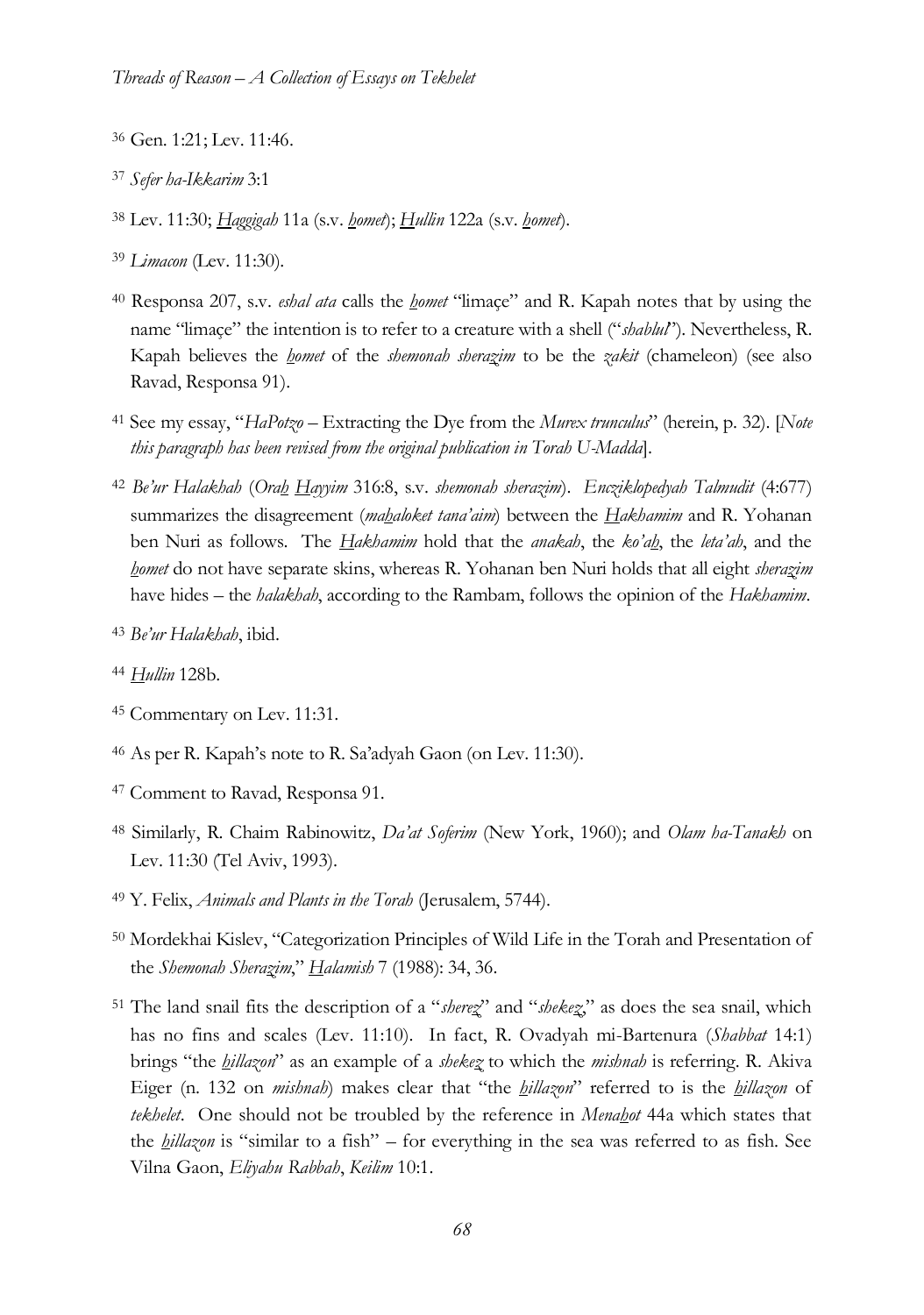*Ha-Zad Hillazon*

- <sup>52</sup> Rashi on *Shabbat* 106b, s.v. *u-ve-zena*.
- <sup>53</sup> Ibid., s.v *hagavim be-sha'at hatal*.
- <sup>54</sup> *Mishnah Berurah*, 316:2:7.
- <sup>55</sup> *Shabbat* 107a, s.v. *al akrav.*
- <sup>56</sup> So too Rosh (ibid.); Rambam (*Hil. Shabbat* 10:25); *Shulhan Arukh* (*Orah Hayyim* 316:7). See, however, *Hiddushei ha-Rashash*, who explains that this case cannot be one of fear of danger, since the act would then obviously be permitted. Indeed, *Hagahot ha-Bah* (*Shabbat* 107a [a]) explains the exemption due to the fact that the act is one that is not done for a positive purpose (*melakhah she-einah zerikhah le-gufah*); similarly *Korban Netanel* (*Shabbat* 16, [9]) and others. *Mishnah Berurah* (316:7:27) explains that even according to Rambam, who holds that one is culpable for an act not done for a positive purpose, would permit in this case because one is only performing the act to be rid of the creature (that it not sting – *Be'ur Halakha*, s.v. *nehashim*). *Magen Avraham* (*Orah Hayyim* 316:7:12) writes that the Rambam doesn't consider the act as trapping since it's not done in the usual manner, and in any case the creature is not usually trapped (*ein bemino nizzod*) – see further *Mahazit Hashekel* (on ibid.). In any case, no one explains the exemption of the *mishnah* being due to "trapped and standing." In fact, the *mishnah* (*Shabbat* 16:7) ends with R. Yehudah citing an incident wherein Rabban Yohanan ben Zakkai questions whether one would be permitted to trap a scorpion that wasn't chasing anyone (i.e., since it didn't present a threat, trapping would in fact be incurred – see esp. Rashi s.v. *hosheshani*). Thus, without the danger factor, though it was apparently obtainable *be-had shihyah* (i.e., it was "trapped and standing"), one would be liable for trapping. For further discussion see *Be'ur Halakha* (*Orah Hayyim* 316:7, s.v. *nehashim*).
- <sup>57</sup> Indeed, *Mishnah Berurah* (316:7:27) explains that if the creature was standing perfectly still there would be no trapping; nevertheless, he does not go so far as to use the term *be-had shihyah*, thus still leaving open the question: why does the *mishnah* resort to permit only for fear of the sting if it was moving yet attainable in *be-had shihyah*?
- <sup>58</sup> In a comprehensive listing of scorpions in and around the land of Israel, G. Levy and P. Amitai, *Fauna Palestina Arachnida I: Scorpiones* (Israel, 1980) classify the creatures as being "slow," "rather slow," "agile," and "very agile" (see 29, 35, 46, 53, 101, 111, 121).
- <sup>59</sup> See above fn. 9 for varying opinions. An Israeli soldier stationed in the Judean desert told me that every night tens of scorpions would come out toward the light of his base, following which the soldiers would trap and kill them. He described them as being rather fast, but one could still obtain them in "a single effort."
- <sup>60</sup> Scorpions live under rocks and in crevices and burrow in soil or sand (G. Levy and P. Amitai, *Fauna Palestina Arachnida I: Scorpiones*, 3).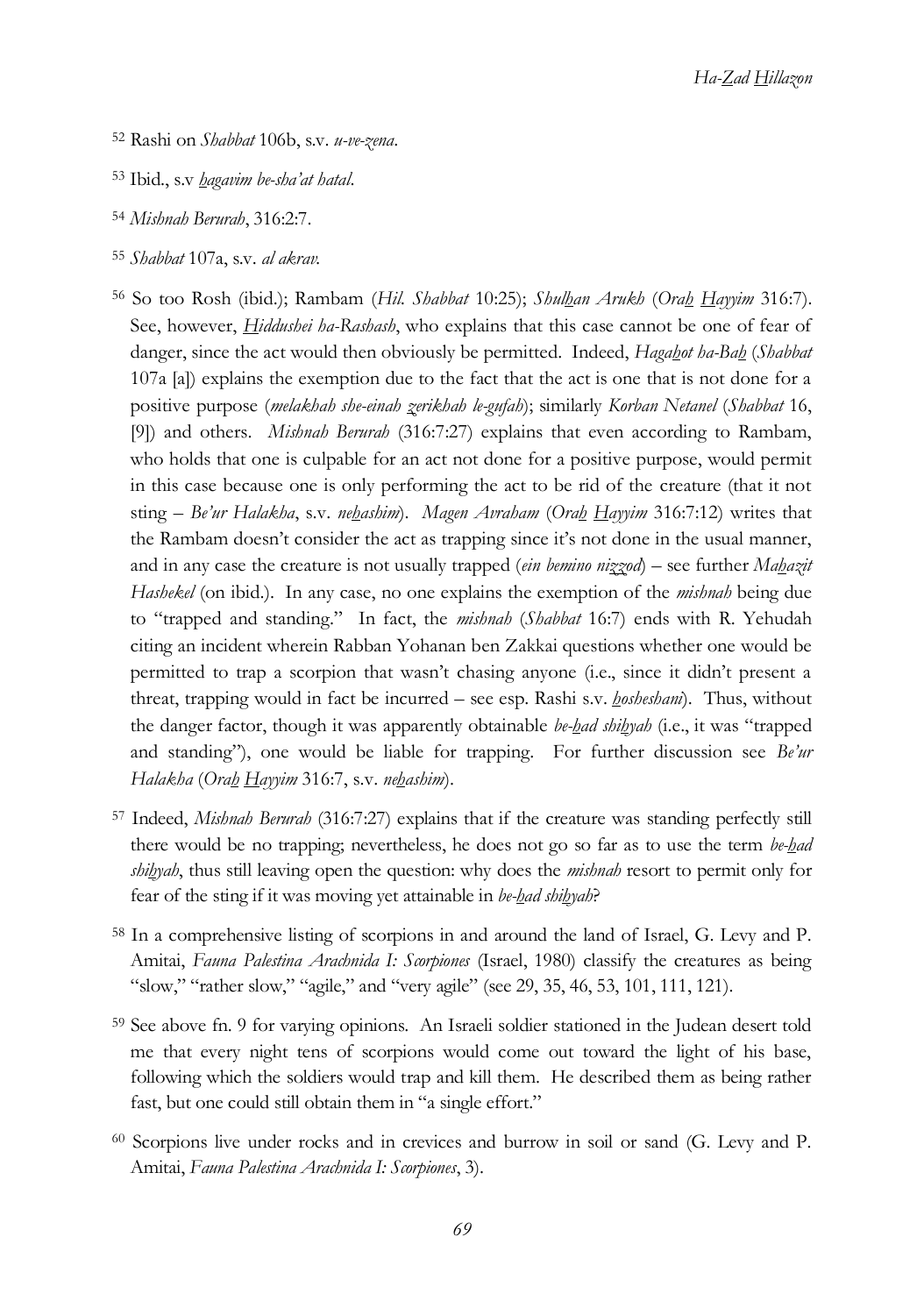- <sup>61</sup> Also *Beizah* 24a.
- <sup>62</sup> Rashi (ibid., s.v. *u-kezei*).
- <sup>63</sup> *Be'ur Halakhah* (*Orah Hayyim* 316:8, s.v. *shemonah sherazim*).
- <sup>64</sup> Indeed, Tosafot Rid (*Haggigah* 11a, s.v. *shekhein*) explains that because the snail moves so slowly and is always "trapped and standing," identifying it with the *homet* is untenable.
- <sup>65</sup> Rashi is not alone in his explanation of the word "*tola'at,"* as R. Ovadyah mi-Bartenura copies him and brings "worms" (*tola'im*) as an example of slow moving creatures. He also brings "the *hillazon*" as another example for "*shekazim* and *remasim*" that one is liable for trapping. However, since we are trying to demonstrate that the *hillazon* is a slow moving creature which nevertheless requires trapping, it would be circular to use it as a evidence to prove itself. Once the worm proves the point, however, the inclusion of the *hillazon* as a snail further strengthens our conclusion – especially since the *hillazon* referred to is that of *tekhelet* fame (see R. Akiva Eiger [n. 132 on the *mishnah*]).
- <sup>66</sup> The purpose could be medicinal or perhaps even dyeing, if the term *tola'at* is taken to refer to "*tola'at shani.*" Also worthy of consideration is the fact that Rashi uses the term "*tola'at*" to refer to the *hillazon* of *tekhelet* (*Sanhedrin* 91a, s.v. *hillazon*). Rashi's use of the term "worm" to explain the *hillazon* implies that there exists between the two some fundamental similarities – e.g., size, locomotion, etc. By combining Rashi's comments, we have a statement linking culpability for trapping with the *hillazon*, which is a worm-like creature.
- <sup>67</sup> A few examples: On Isaiah 41:14, Rashi translates *tola'at* as "Vermina" or "little worm" (Joseph C. Greenberg, *Foreign Words in the Bible Commentary of Rashi* [Jerusalem, 1992]). On Hoshea (5:12, s.v. *rekev*) he refers to "a *tola'at* that eats wood" – apparently a termite. On Mishlei (12:14, s.v. *rekev*) he mentions "a *tola'at* that goes inside bones and grinds them" – apparently a maggot. On *Makkot* 16b (s.v. *einiba*) he refers to a worm found in cabbage. On *Hullin* 28a (s.v. *mai lav*) he mentions "a big *tola'at* in wool called tinea" – obviously referring to the *Tineidae* family of clothes moths. On *Hullin* 85b (s.v. *yaniva*) he refers to "a *tola'at* that eats linen; 'Tayish' in Old French," meaning a clothes moth (Yisrael Gukovitzki, *Translation of Foreign Words in Talmud and Humash* [London, 1992]). If the reference is to *tola'at shani*, this, too, is a small slow moving insect – the kermes scale insect (see fn. 69 below).
- <sup>68</sup> There seems to be support for such a dichotomy from the structure of the *mishnah* in *Shabbat* in that that first half discusses *sherazim* and the second half birds and animals. Furthermore, the *mishnah* only brings up the issue of "trapped and standing" in its discussion of birds and animals (see Rashi s.v. *hayah ve-of bi-reshuto*, R. Ovadya mi-Bartenura on the *mishnah*; Gra, *Shenot Eliyahu* on the *mishnah*). From the *gemara* (*Shabbat* 106b) which discusses grasshoppers, *gizin*, hornets and mosquitoes – all *sherazei ha-of* – along with